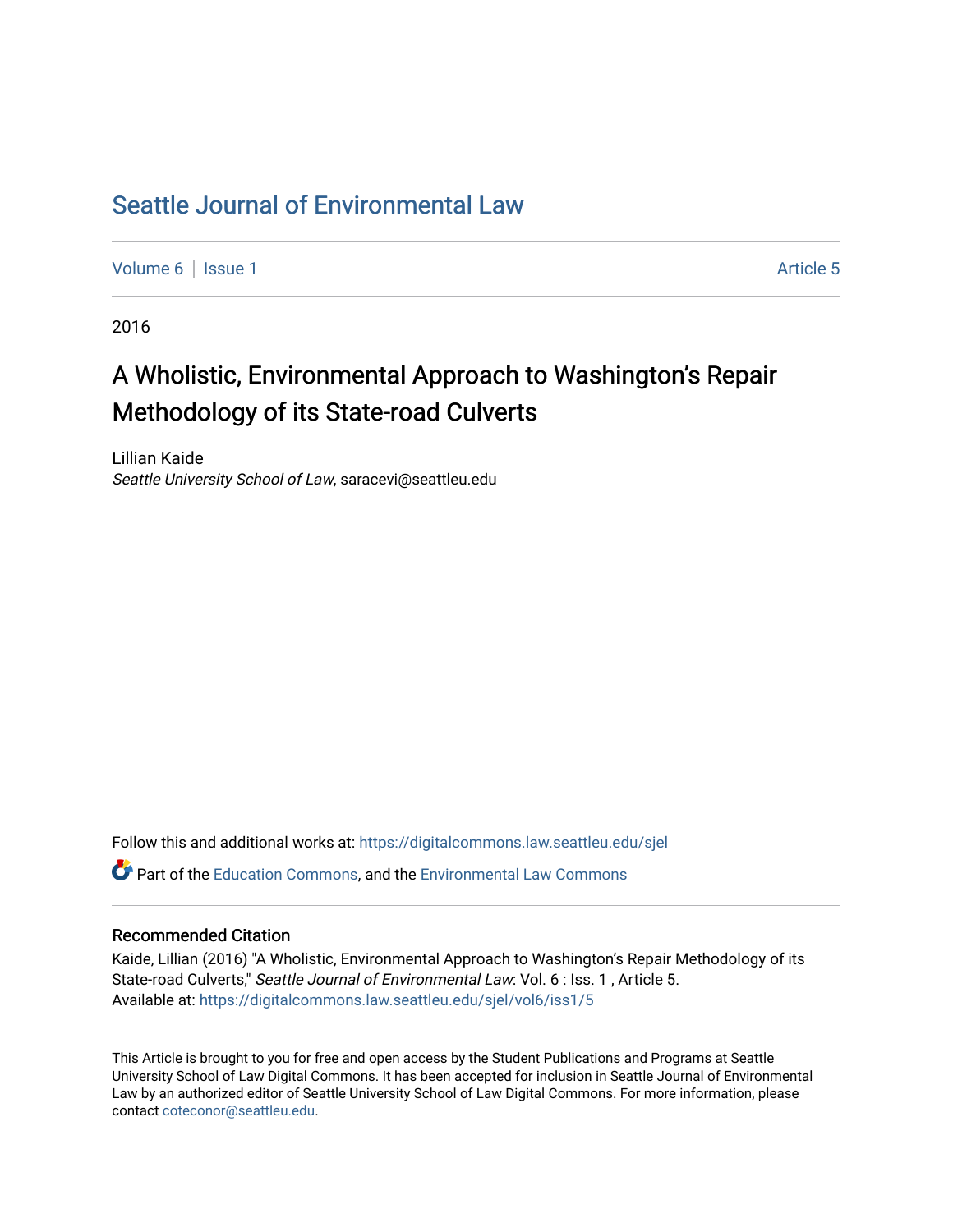### A Wholistic, Environmental Approach to Washington's Repair Methodology of its State-road Culverts

*Lillian A. Kaide*

*"S[almon] recovery is failing in Western Washington. It's failing because the federal and state governments are allowing habitat to be destroyed faster than it can be restored…*

*We aren't failing because of a lack of funding, or a lack of effort, or a lack of desire to recover salmon. The reason is a lack of federal government leadership and coordination toward a set of salmonrecovery goals and objectives."*

*Billy Frank Jr., a Nisqually tribal member and the former chairman of the*   $Northwest Indian Fisheries$  *Commission* 



 <sup>1.</sup> Billy Frank Jr., *Northwest Salmon, Tribal Cultures, and Treaty Rights at Risk from Disappearing Habitat,* THE SEATTLE TIMES, (August 4, 2011, 6:01 pm),

http://seattletimes.com/html/opinion/2015822689\_guest05frank.html.

<sup>2.</sup> United States Forest Service, *Stream Simulation Culvert Design and Performance: A USFS Perspective*, SCIENCE AND TRAINING LIBRARY,

http://www.conservationwebinars.net/webinars/stream-simulation-culvert-design-and-performance/ (this picture is an example of a stream simulation culvert).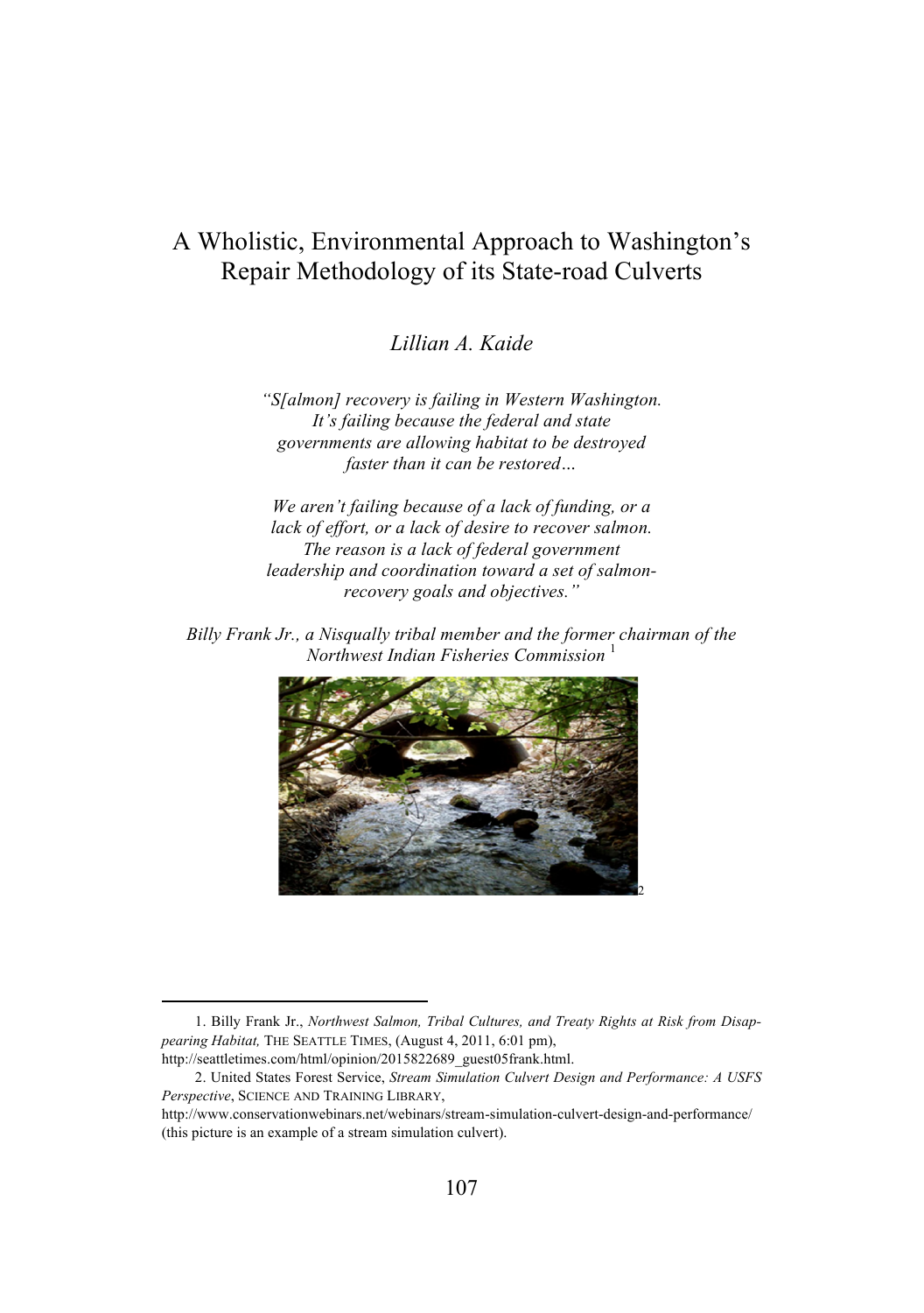#### TABLE OF CONTENTS

| II. The Historical Background Between Washington and the "Stevens                                                                 |
|-----------------------------------------------------------------------------------------------------------------------------------|
| III. Salmon's Importance in the Pacific Northwest  113                                                                            |
| IV. Washington's Duty to Remedy Blocked State-road Culverts  114                                                                  |
|                                                                                                                                   |
| V. Washington's Current Law Regarding Culvert Repair Methods 118                                                                  |
| VI. A Memorandum of Understanding: Implementing the Stream<br>Simulation Method as Washington Repairs Blocked State-road Culverts |
|                                                                                                                                   |
| B. Benefits of a Uniform Culvert Repair Methodology  121                                                                          |
| 2. Significance of Blocked Culverts to the Decreasing Salmon                                                                      |
| C. The Ecological Benefits of the Stream Simulation Method  124                                                                   |
| D. Maintaining Consistency with Current Washington Policy  126                                                                    |
| VI. Washington Agencies Should Not Retain Flexibility to Remedy<br>State-road Culverts with Other Design Methods  127             |
|                                                                                                                                   |

#### I. INTRODUCTION

Judge Boldt issued an historic ruling in favor of Washington's tribes by holding that Washington can only "regulat[e] the off-reservation fishing activities of members of treaty tribes . . . to the extent necessary to protect the fishery resource."<sup>3</sup> While Washington's tribes have "the right of taking fish at usual and accustomed grounds and stations" according to treaties executed with Washington State,<sup>4</sup> prior to the "Boldt deci-

 <sup>3.</sup> United States v. Washington, 384 F. Supp. 312, 401 (W.D. Wash. 1974) (emphasis added).

<sup>4.</sup> Treaty of Point Elliot, U.S.-Dwamish, Suquamish, and other allied and subordinate Tribes of Indians in Washington Territory, January 22, 1855, 12 Stat. 927.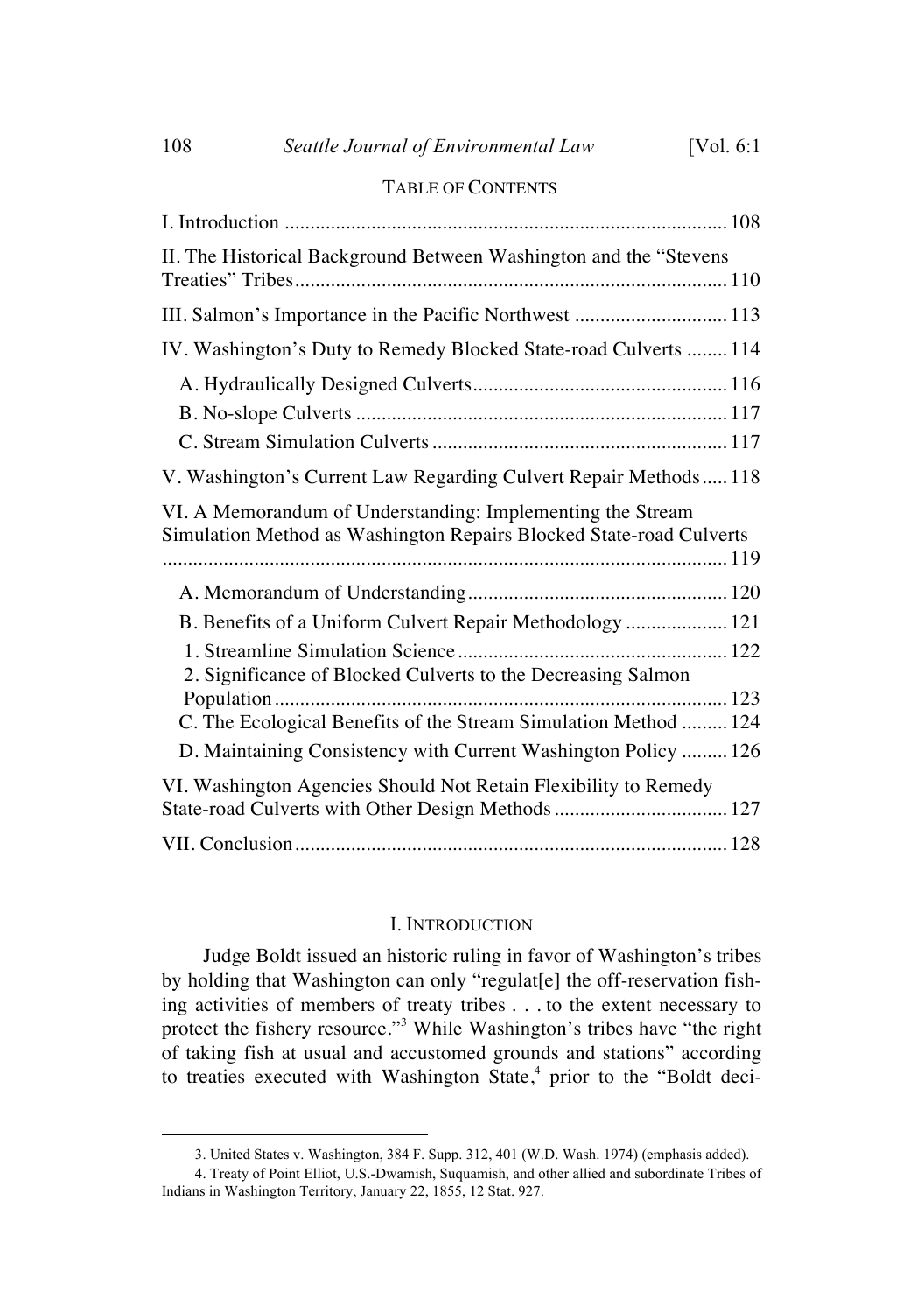sion," as it is commonly known, $5$  Washington had been strictly regulating Washington tribes' fishing activities. In response, Washington's tribes confronted Washington State with "fish-ins" and protests that eventually led them to file suit against Washington in the United States District Court.<sup>6</sup> Unfortunately for each treaty party, the exact meaning of the treaty language "the right of taking fish at usual and accustomed grounds and stations" remains unclear.<sup>7</sup> Neither treaty party can be entirely certain of the exact contours of their treaty rights and obligations. Consequently, the meaning of the treaty language "the right of taking fish at usual and accustomed grounds and stations" has been the topic of heavy litigation, even after Judge Boldt's ruling.

From the Boldt decision, several subproceedings emerged in an effort to determine the application of Judge Boldt's ruling. As it pertains to this article, in 2013, Washington's tribes successfully litigated one such subproceeding in the United States District Court.<sup>8</sup> In this case, the court granted the tribes' motion for a permanent injunction and adopted their suggested order. <sup>9</sup> More specifically, the court found Washington State has a specific treaty-based duty to Washington's tribes that "attaches when the State elects to block rather than bridge a salmon bearing stream with a roadbed."<sup>10</sup> Essentially, the court found that Washington State has a duty to maintain, repair, or replace culverts that block the passage of anadromous fish.<sup>11</sup> Consequently, in response to the court's 2013 ruling, Washington State has been repairing culverts that act as anadromous fish barriers within its jurisdictional boundaries. However, as Washington's state agencies repair barrier culverts pursuant to their court order, each state agency has been using different culvert designs in its repair methodology.

The Washington state agencies' lack of a cohesive repair method is problematic when a state agency's implemented culvert design method negatively affects the salmon population. In brief explanation, from the Boldt decision and its subproceedings, Washington and its tribes have developed a duty that neither treaty party "may permit the subject matter

 <sup>5.</sup> Tassie Hanna, Sam Deloria, & Charles E. Trimble, *The Commission on State-Tribal Relations: Enduring Lessons in the Modern State-Tribal Relationship*, 47 TULSA L. REV. 553, 561 (2012).

<sup>6.</sup> Shannon Bentley, *Indians' Right to Fish: The Background, Impact, and Legacy of* United States v. Washington, 17 AM. INDIAN L. REV. 1, 4 (1992).

<sup>7.</sup> *See e.g.*, *United States*, 384 F. Supp. 401; United States v. Washington, 20 F. Supp. 3d 986 (W.D. Wash. 2013).

<sup>8.</sup> *United States*, 20 F. Supp. 3d 1022–1023.

<sup>9.</sup> *Id.* at 1023.

<sup>10.</sup> *Id.* at 1022.

<sup>11.</sup> *Id.* (anadromous fish, for the purposes of *United States v. Washington*, refers to salmon species, such as, coho, chinook, pink, sockeye, chum, and steelhead).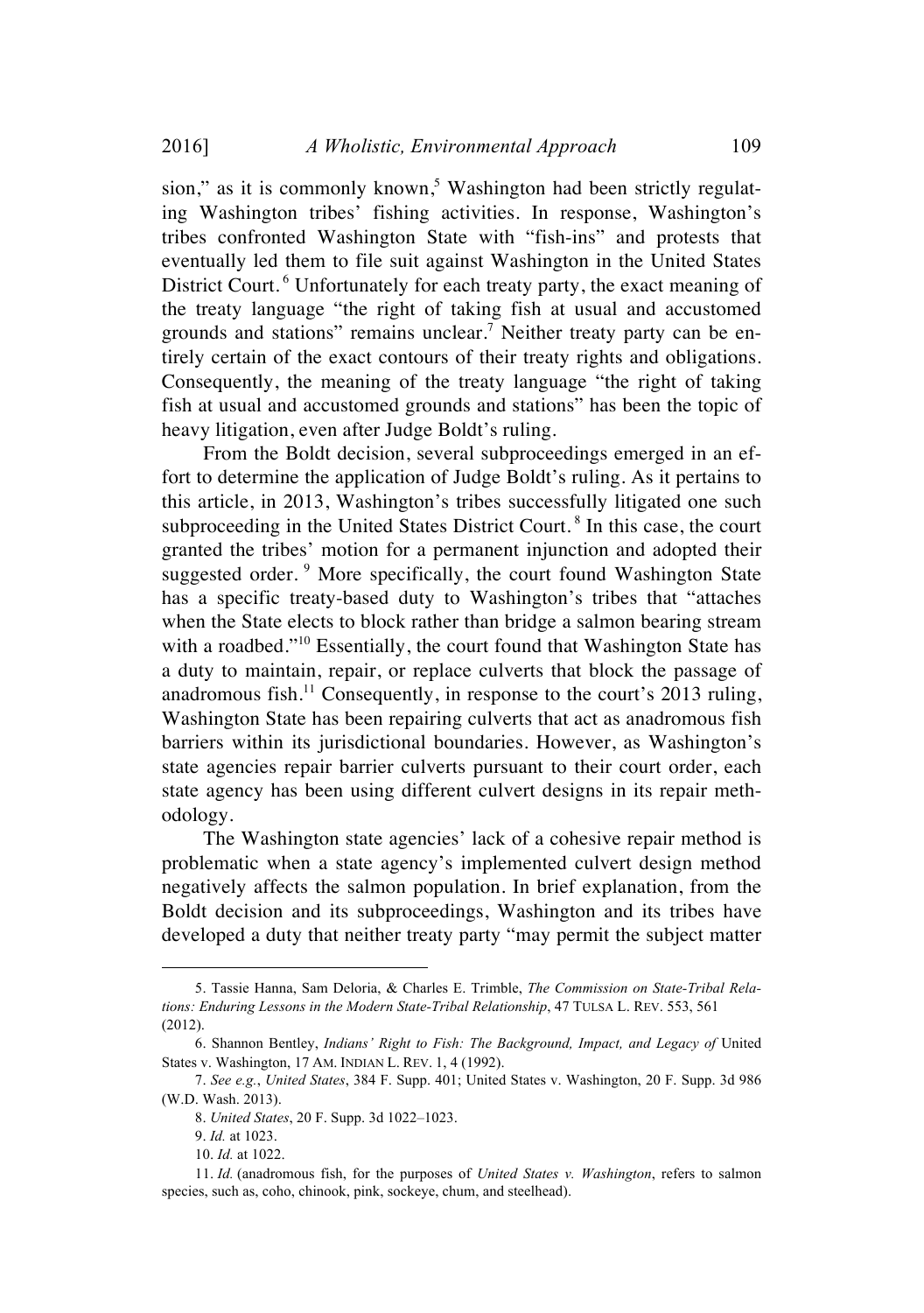of these treaties to be destroyed." <sup>12</sup> While neither party has a treaty-duty to conserve the salmon population, a "fundamental prerequisite to exercising the right to take fish is the existence of fish to be taken."<sup>13</sup> Accordingly, Washington and its tribes do have a treaty-duty to protect salmon habitat to sustain the salmon population.<sup>14</sup> Washington's correction of its blocked state-road culverts is a key factor for Washington to recover its salmon population.  $15$ 

As previously mentioned, Washington's state agencies have been using different culvert design methods as it corrects blocked state-road culverts. This article asserts that Washington should implement the "stream simulation" method as the primary method of repairing culverts that prevent the passage of anadromous fish through a memorandum of understanding between Washington and Washington's tribes for the reasons listed below. Part II explores the historical background between the state and the Washington tribes. Part III explains the importance of Washington's salmon runs. Part IV describes the problems that culverts can pose to salmon runs. Part V analyzes Washington's administrative policy governing state agencies with respect to these different culvert designs. Part VI argues for a memorandum of understanding between Washington and the Washington tribes that mandates the implementation of the stream simulation method as the state repairs culverts that block the passage of anadromous fish.

#### II. THE HISTORICAL BACKGROUND BETWEEN WASHINGTON AND THE "STEVENS TREATIES" TRIBES

The United States and the Native American people have a relationship founded upon historic government-to-government dealings and the United States' long-held recognition of the tribes' special legal status.<sup>16</sup> The Native American people derive their contemporary rights and obligations—which are unique to Indian law—from this special legal status.<sup>17</sup> The United States and the Washington tribes' legal relationship began when the United States "executed nine treaties with twenty-three

 <sup>12.</sup> United States v. Washington, 520 F.2d 676, 685 (1975); *see also United States*, No. CV 9213RSM at \*10.

<sup>13.</sup> United States v. Washington, 506 F. Supp. 187, 197–98, 208 (W.D. Wash. 1980), *aff'd in part and vacated in part,* 759 F.2d 1353, 1358–60 (9th Cir. 1985) (en banc).

<sup>14.</sup> Michael C. Blumm and Jane G. Steadman, *Indian Treaty Fishing Rights and Habitat Protection: The Martinez Decision Supplies a Resounding Judicial Reaffirmation*, 49 NAT. RESOURCES J., 653, 688 (2009).

<sup>15.</sup> *United States*, 20 F. Supp. 3d at 1009.

<sup>16.</sup> COHEN'S HANDBOOK OF FEDERAL INDIAN LAW, §1.01, at 2 (Nell Jessup Newton ed.,

<sup>2012) [</sup>hereinafter COHEN'S HANDBOOK].

<sup>17.</sup> *Id.*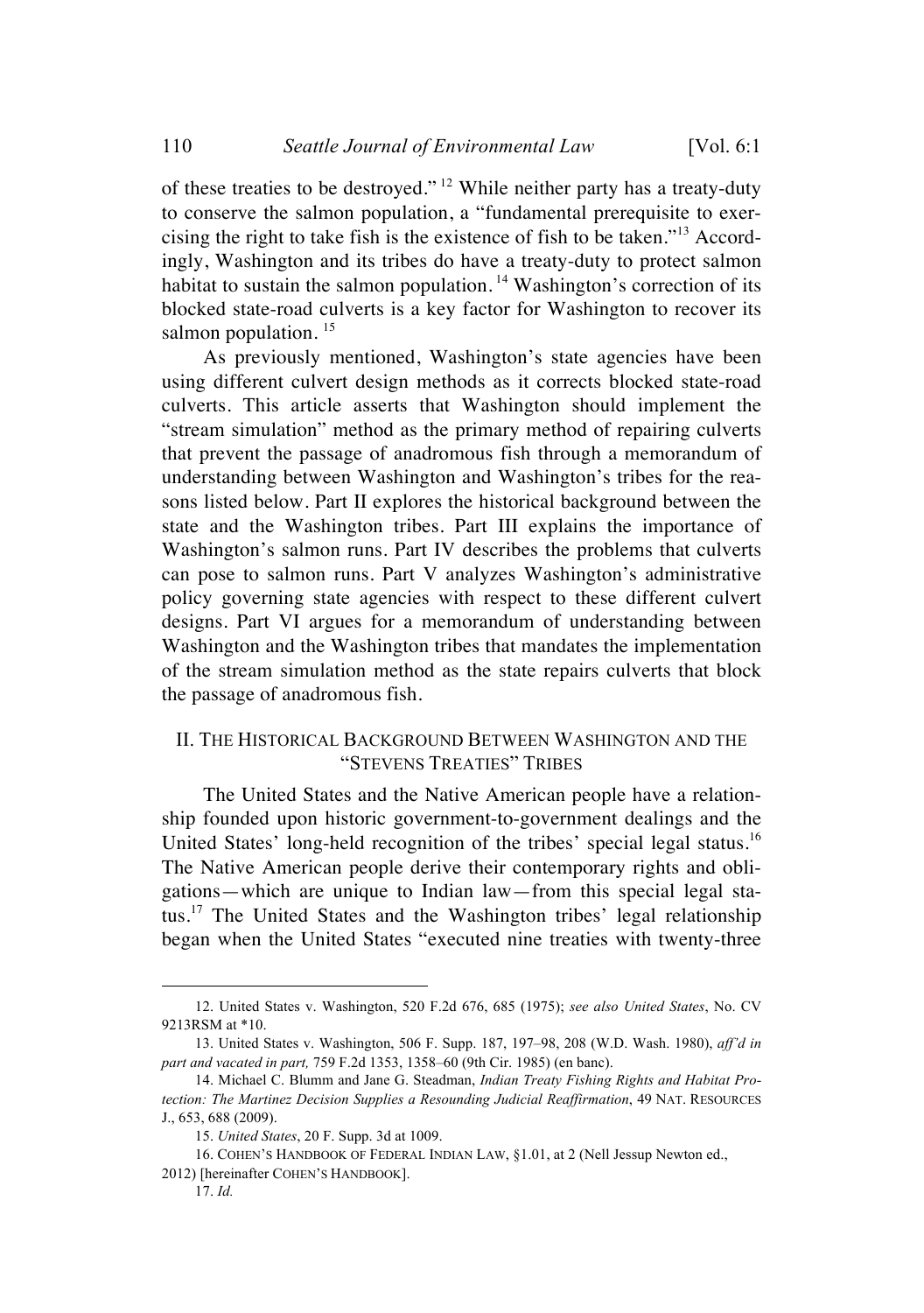tribes and confederations of tribes and bands indigenous to the Columbia Basin and northwestern Washington" from 1854 to 1855.<sup>18</sup> Governor Isaac Stevens, acting as the lead negotiator on behalf of the United States,<sup>19</sup> negotiated a series of treaties known as the "Stevens Treaties."<sup>20</sup> The essential terms of the treaties that constitute the Stevens Treaties are, accordingly, identical to each other in all essential terms.  $21$  It is from the Stevens Treaties that the United States and the Washington tribes' treatybased rights and duties originate.<sup>22</sup> However, the precise meaning of the United States and the tribes' treaty-based rights and duties has been the subject of heavy litigation.<sup>23</sup> In particular, both treaty parties have challenged the meaning of "the right of taking fish at usual and accustomed grounds and stations." <sup>24</sup>

In 1974, Judge Boldt ruled in favor of the Washington tribes by holding that Washington can only "regulate the off-reservation fishing activities of members of treaty tribes . . . to the extent necessary to protect the fishery resource."<sup>25</sup> Furthermore, the court found that Washington's tribes can enact and enforce regulations "relating to the exercise outside reservation boundaries by their members of fishing right secured to said tribes by treaty."<sup>26</sup> The tribes' fishing rights were found to be a "reserved right," as demonstrated by the treaties between the United States and the tribes. The court further held that these rights were to be "exercised in common with non-Indians, who may take a share which is fair by comparison with the share taken by the tribes." <sup>27</sup>

As previously mentioned, prior to the Boldt decision, Washington had been strictly regulating the Washington tribes' fishing activities.<sup>28</sup> In 1970, the United States filed a complaint against Washington, on behalf of seven treaty tribes, with regards to protection of off-reservation treatyright fishing and for injunctive relief to provide enforcement with respect

 <sup>18.</sup> Vincent Mulier, *Recognizing the Full Scope of the Right to Take Fish Under the Stevens Treaties: The History of Fishing Rights Litigation in the Pacific Northwest*, 31 AM. INDIAN L. REV. 41 (2006–2007).

<sup>19.</sup> Bentley, *supra* note 6, at 2.

<sup>20.</sup> William Fisher, Note: *The Culverts Opinion and the Need for a Broader Property-Based Construct*, 23 J. ENVTL. L. & LITIG. 491, 499 (2008).

<sup>21.</sup> Mulier, *supra* note 18.

<sup>22.</sup> *See* COHEN'S HANDBOOK, *supra* note 16, at 2.

<sup>23.</sup> *See e.g.*, *United States*, 384 F. Supp. 401; *United States*, 20 F. Supp. 3d 986.

<sup>24.</sup> *See e.g.*, Treaty of Point Elliott, *supra* note 4 (This treaty was used in *United States v. Washington*, 20 F. Supp. 3d 986 (W.D. Wash. 2013), one of the United States District Court subproceedings following the Boldt Decision).

<sup>25.</sup> *United States*, 384 F. Supp. at 401.

<sup>26.</sup> *Id.* at 403.

<sup>27.</sup> *Id.* at 400 (the tribes 'reserved rights' are treaty-rights that are also reserved to treaty-tribes' descendants, indicating that these rights have no time limitations).

<sup>28.</sup> Hanna et al., *supra* note 5, at 560.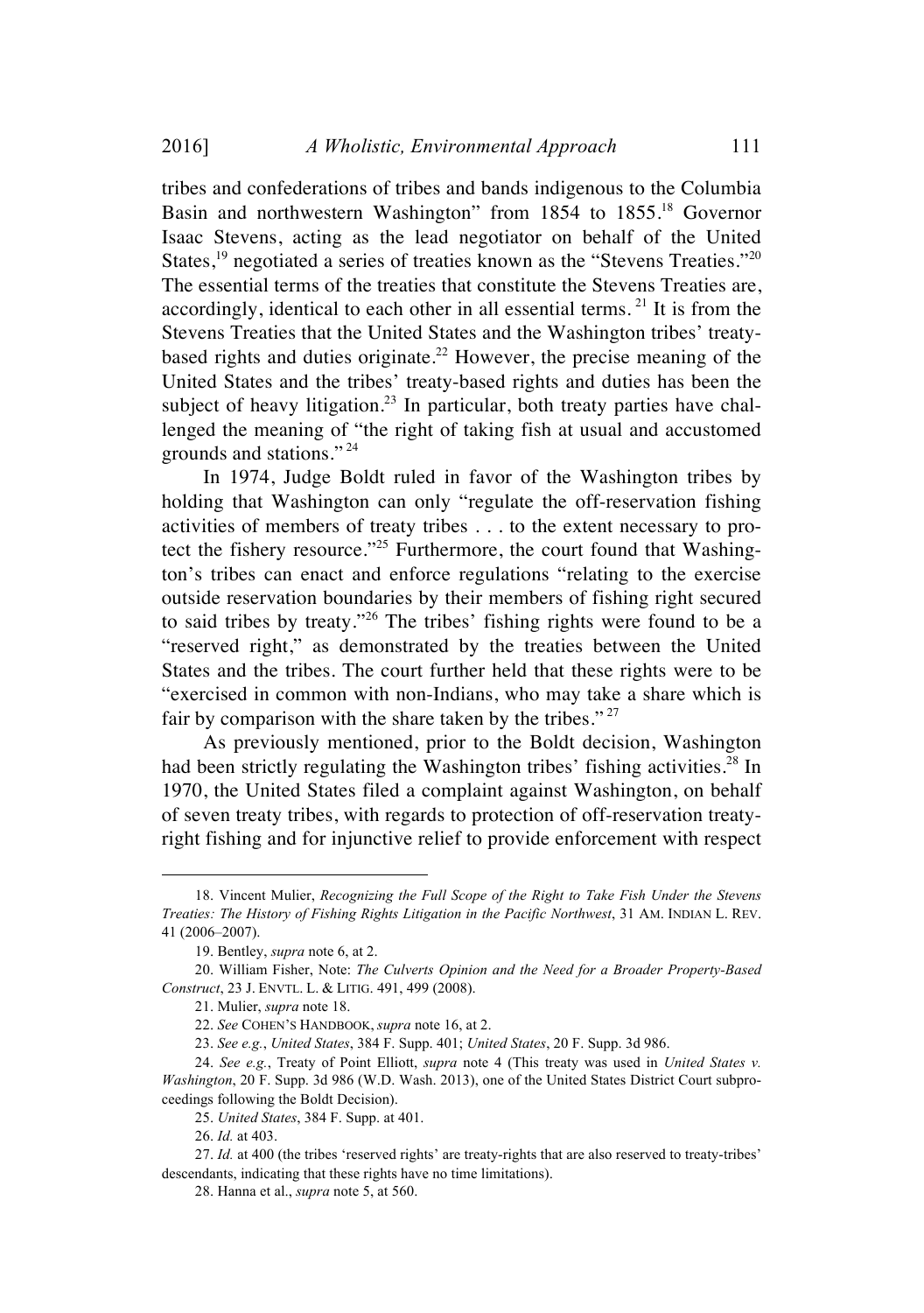112 *Seattle Journal of Environmental Law* [Vol. 6:1

to those rights.<sup>29</sup> It is this complaint that resulted in the 1974 Boldt decision favoring the tribes.

In response to the 1974 Boldt decision, several subproceedings developed to delineate the contours of the Boldt decision's legal implications.<sup>30</sup> In 2001, the United States initiated a subproceeding, on behalf of some of the Washington tribes, to compel Washington to "repair or replace any culverts that are impeding salmon migration to or from the spawning grounds."<sup>31</sup> The tribes argued that Washington "has a treatybased duty to preserve fish runs so that the Tribes can earn a 'moderate living." $32 \text{ They requested a declaratory judgment}$ , a prohibitory injunction, $34$  and a mandatory injunction from the court to compel the state to act accordingly.<sup>35</sup> Both the tribes and the state stipulated that this subproceeding would only include culverts that block fish passage under stateroads. In 2012, in another landmark decision, the United States District Court once again ruled in favor of the tribes.<sup>36</sup> This decision is commonly referred to as the "Culverts Opinion."<sup>37</sup> In this case, the court found that Washington has a specific treaty-based duty that "attaches when the State elects to block rather than bridge a salmon bearing stream with a roadbed."<sup>38</sup> Consequently, Washington as a legal duty to *maintain*, *repair*,

 <sup>29.</sup> *United States*, 384 F. Supp. at 327–328 (the plaintiff tribes were the Hoh Tribe, Makah Tribe, Muckleshoot Tribe, Nisqually Tribe, Puyallup Tribe, Quileute Tribe, and the Skokomish Tribe).

<sup>30.</sup> *See e.g.*, *United States*, 20 F. Supp. 3d 986.

<sup>31.</sup> United States v. Washington, No. CV 9213RSM at \*1 (W.D. Wash. Aug. 22, 2007) (order denying motion for summary judgment) (United States filed on behalf of the Suquamish Indian Tribe, Jamestown S'Klallam, Lower Elwha Band of Klallam, Port Gamble Clallam, Nisqually Indian Tribe, Nooksack Tribe, Sauk-Suiattle Tribe, Skokomish Indian Tribe, Squaxin Island Tribe, Stillaguamish Tribe, Upper Skagit Tribe, Tulalip Tribe, Lummi Indian Nation, Quinault Indian Nation, Puyallup Tribe, Hoh Tribe, Confederated Bands and Tribes of the Yakama Indian Nation, Quileute Indian Tribe, Makah Nation, and Swinomish Tribal Community).

<sup>32.</sup> *Id.*

<sup>33.</sup> *Id.* at \*2. "(1) the right of taking fish secured by the Treaties imposes a duty upon the State of Washington to refrain from diminishing the number of fish passing through, or to or from, the Tribes' usual and accustomed fishing grounds by improperly constructing or maintaining culverts under State-owned roads and highways; (2) the State has violated, and continues to violate, the duty owed the Tribes under the Stevens Treaties.").

<sup>34</sup>*. Id*. at \*2 (requesting to bar Washington "from constructing or maintaining any culverts that reduce the number of fish that would otherwise return to or pass through the usual and accustomed fishing grounds of the Tribes.").

<sup>35.</sup> *Id*. at \*2 (requesting that Washington be required to "(1) identify, within eighteen months, the location of all culverts constructed or maintained by State agencies, that diminish the number of fish in the manner set forth above, and (2) fix, within five years after judgment, and thereafter maintain all culverts built or maintained by any State agency, so that they do not diminish the number of fish as set forth above.").

<sup>36.</sup> *United States*, 20 F. Supp. 3d at 1022–1023.

<sup>37.</sup> Fisher, *supra* note 20, at 511.

<sup>38.</sup> *United States*, 20 F. Supp. 3d at 1022.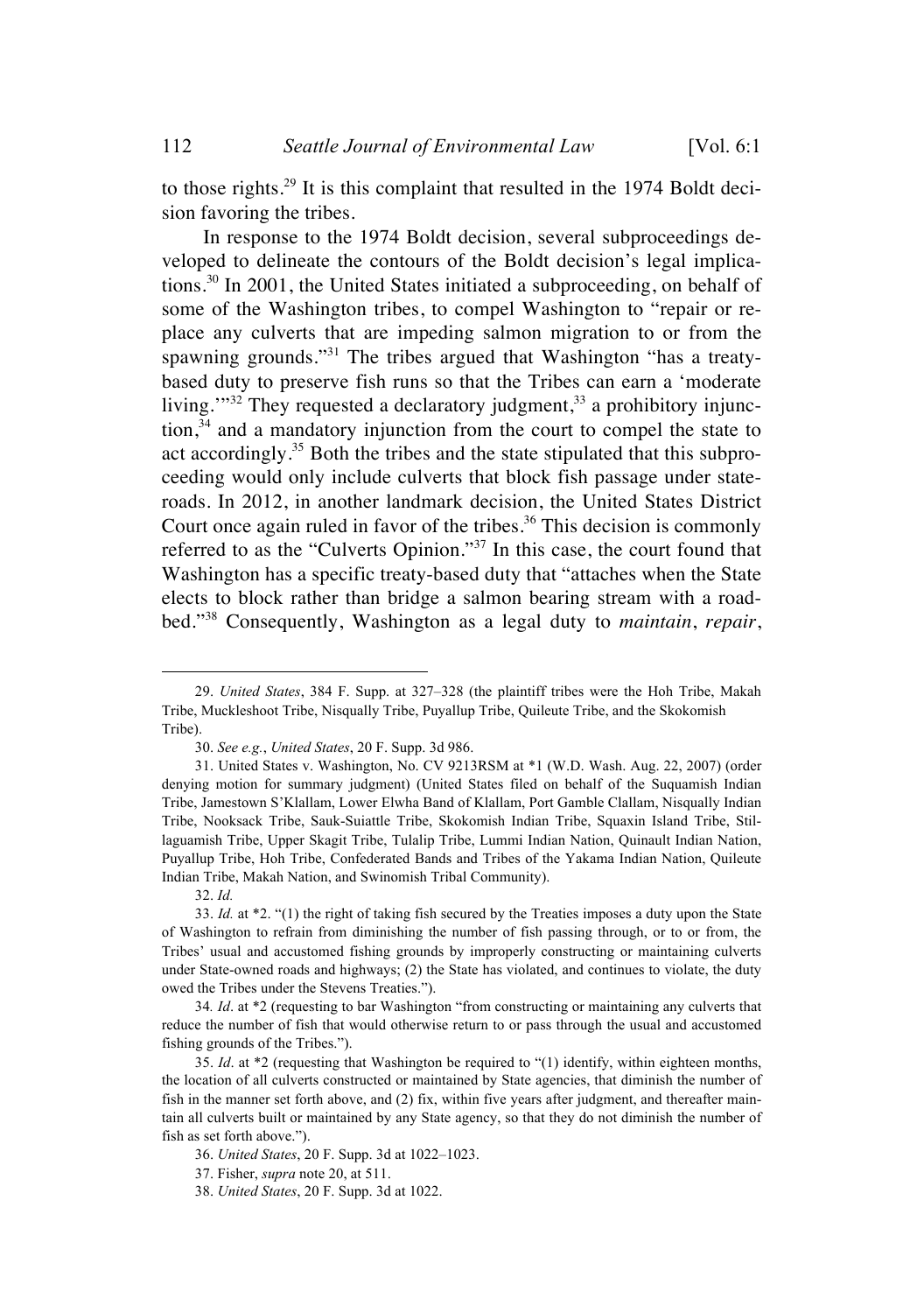and *replace* state-road culverts that prevent the passage of anadromous fish  $39$ 

#### III. SALMON'S IMPORTANCE IN THE PACIFIC NORTHWEST

The Culverts Opinion is particularly impactful to the Washington tribes because fish—and most importantly salmon—have a fundamental cultural, religious, and social importance to the Native American people.40 The court's reference to the term 'anadromous fish' in the Culverts Opinion is a general reference to salmon;  $41$  while a 'salmon run' is defined as the migration of salmon up a river from the sea for the purpose of spawning. <sup>42</sup> The Stevens Treaties were negotiated and signed by the United States and the tribes with the understanding and expectation that—at that point in time—salmon were an inexhaustible resource. $43$ Unfortunately, as the salmon population stands today, the Pacific Northwest's salmon population is steadily decreasing from "overfishing, loss of habitat, hydroelectric dams and competition from hatchery-raised salmon."<sup>44</sup> Salmon may have been abundant when the Steven Treaties were signed, but that is not the reality of the situation today.

In relation to salmon as a shared resource, Washington and Washington's tribes have treaty-based right and duties to each other.<sup>45</sup> These rights and obligations are implicitly incorporated within the treaties' fishing clauses, not expressly incorporated through articulated provisions.<sup>46</sup>

At the time the Stevens Treaties were negotiated, the tribes were "personally assured . . . that they could safely give up vast quantities of land and yet be certain that their right to take fish was secure."<sup>47</sup> The Boldt decision interpreted the Stevens Treaties fishing clauses as binding Washington and its tribes with treaty-based rights and duties to each other with respect to salmon. <sup>48</sup> From this decision and the proceedings that arose in response to it, a duty developed that "neither the treaty Indians nor the state on behalf of its citizens may permit the subject matter of

 <sup>39.</sup> *Id*. (emphasis added).

<sup>40.</sup> Fisher, *supra* note 20, at 497.

<sup>41.</sup> *United States*, 20 F. Supp. 3d at 1006.

<sup>42.</sup> OXFORD DICTIONARIES, http://www.oxforddictionaries.com/definition/english/salmon-run (last visited April 3, 2015).

<sup>43.</sup> *United States*, 20 F. Supp. 3d at 1019.

<sup>44.</sup> Saskia de Melker, *The Northwest's Salmon People Face a Future Without Fish*, OPB (Aug. 9, 2012, 11:00 PM), http://earthfix.opb.org/communities/article/salmon-climate-change-videoenvironment/; *see also* United States v. Washington, 20 F. Supp. 3d 986, 1002, 1020 (W.D. Wash. 2013).

<sup>45.</sup> *See e.g.,* Treaty of Point Elliott, *supra* note 4; *United States*, 384 F. Supp. at 400.

<sup>46.</sup> Mulier, *supra* note 18, at 43.

<sup>47.</sup> *United States*, No. CV 9213RSM at \*10.

<sup>48.</sup> *See e.g.,* Treaty of Point Elliott, *supra* note 4; *United States*, 384 F. Supp. at 400.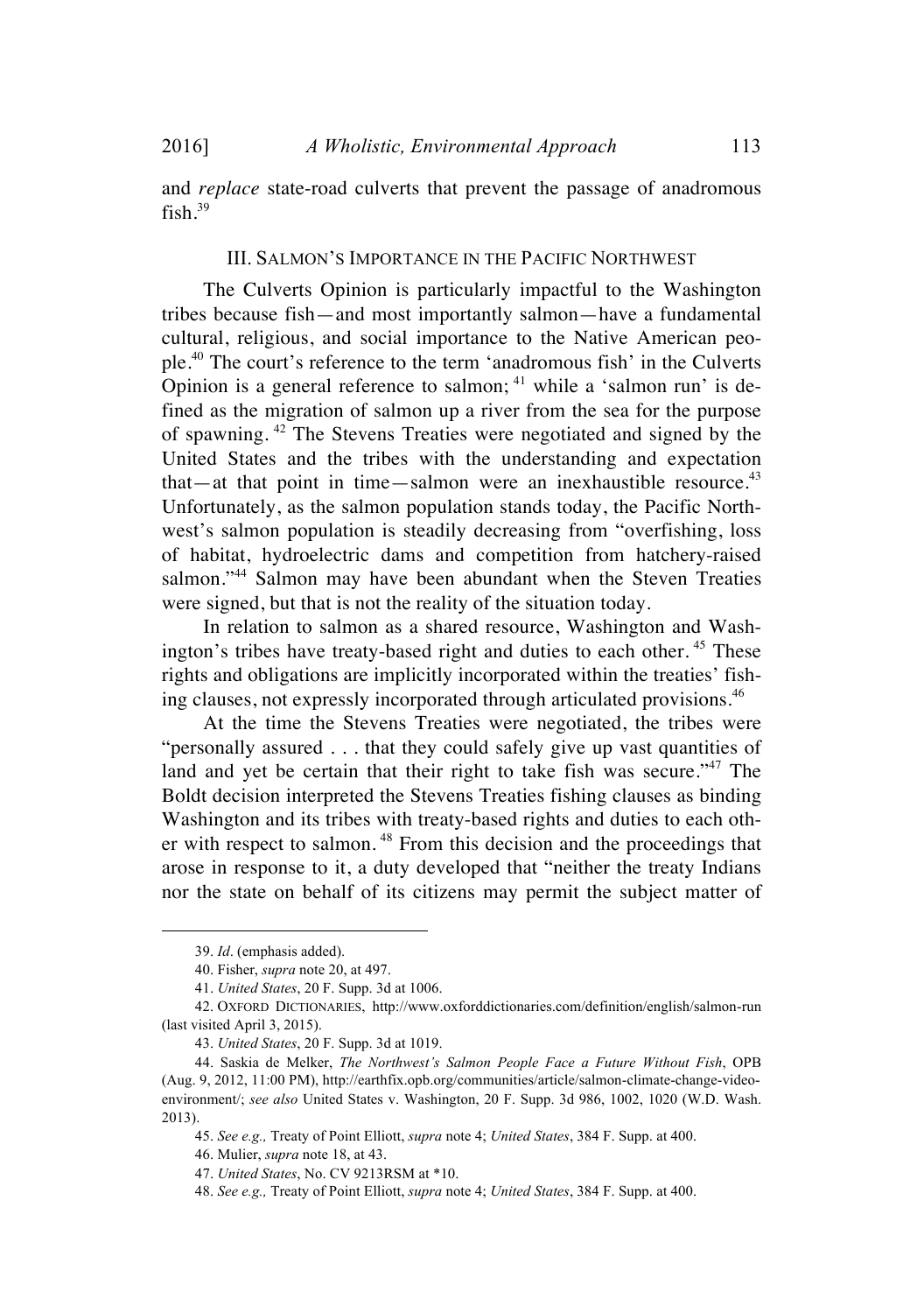these treaties to be destroyed."<sup>49</sup> Consequently, both Washington and the Washington tribes have treaty-based rights and duties with respect to restoring the salmon population and remedying practices that result in salmon depletion.

From an environmental standpoint, the salmon population's decline in the Pacific Northwest is particularly concerning to both the state and the tribes as salmon are fundamental to Washington's coastal ecosystem.<sup>50</sup> To give an example, the loss or exclusion of salmon—due to blocked culverts—has the possibility to "alter and undermine the sustainability of natural communities $^{51}$  as the entire aquatic ecosystem is interconnected.<sup>52</sup> Most importantly, as an aquatic resource,  $^{53}$  salmon supports other forms of life as a food source.<sup> $5\frac{3}{4}$ </sup> Thus, the presence or absence of salmon also affects whether other species can use the same habitat. <sup>55</sup> For the past twenty years, federal agencies have been working with states and treaty tribes to increase the wild salmon populations by "restructur[ing] fisheries, updat[ing] hatchery practices, and allocat[ing] funding to restore wild, naturally spawning stocks listed for protection under the Endangered Species Act.<sup>56</sup> Unfortunately, salmon is still a dwindling resource that needs to consistently managed and fairly dispersed.<sup>57</sup>

#### IV. WASHINGTON'S DUTY TO REMEDY BLOCKED STATE-ROAD **CULVERTS**

Washington's correction of its blocked state-road culverts is a key factor in recovering the salmon population. One specific cause of salmon depopulation and salmon habitat degradation has been blocked culverts—i.e. "culverts . . . [that] do not allow [for] the free passage of both adult and juvenile salmon upstream and downstream." <sup>58</sup> Unfortunately, Washington's blocked culverts are so numerous and affect such a large area of land that they have a significant total impact on salmon produc-

<sup>49.</sup> United States v. Washington, 520 F.2d 676, 685 (9<sup>th</sup> Cir. 1975).

<sup>50.</sup> *Salmon Confidential,* 2013, http://www.salmonconfidential.ca/watch-salmon-confidentialdocumentary/.

<sup>51.</sup> U.S. Department of Agriculture., Stream Simulation: An Ecological Approach to Providing Passage for Aquatic Organisms at Road-Stream Crossings, at xvii (2008),

http://www.fs.fed.us/eng/pubs/pdf/StreamSimulation/hi\_res/%20FullDoc.pdf.

<sup>52.</sup> *Id.* at xxvi.

<sup>53.</sup> *Id.* at 1–1.

<sup>54.</sup> Mulier, *supra* note 18.

<sup>55.</sup> U.S. Department of Agriculture, *supra* note 51, at 1–1.

<sup>56.</sup> Washington Department of Fish & Wildlife, *Conservation,*

http://wdfw.wa.gov/hatcheries/mass\_marking.html (last visited April 3, 2015).

<sup>57.</sup> Bentley, *supra* note 6, at 2.

<sup>58.</sup> *United States*, 20 F. Supp. 3d at 1020–1021.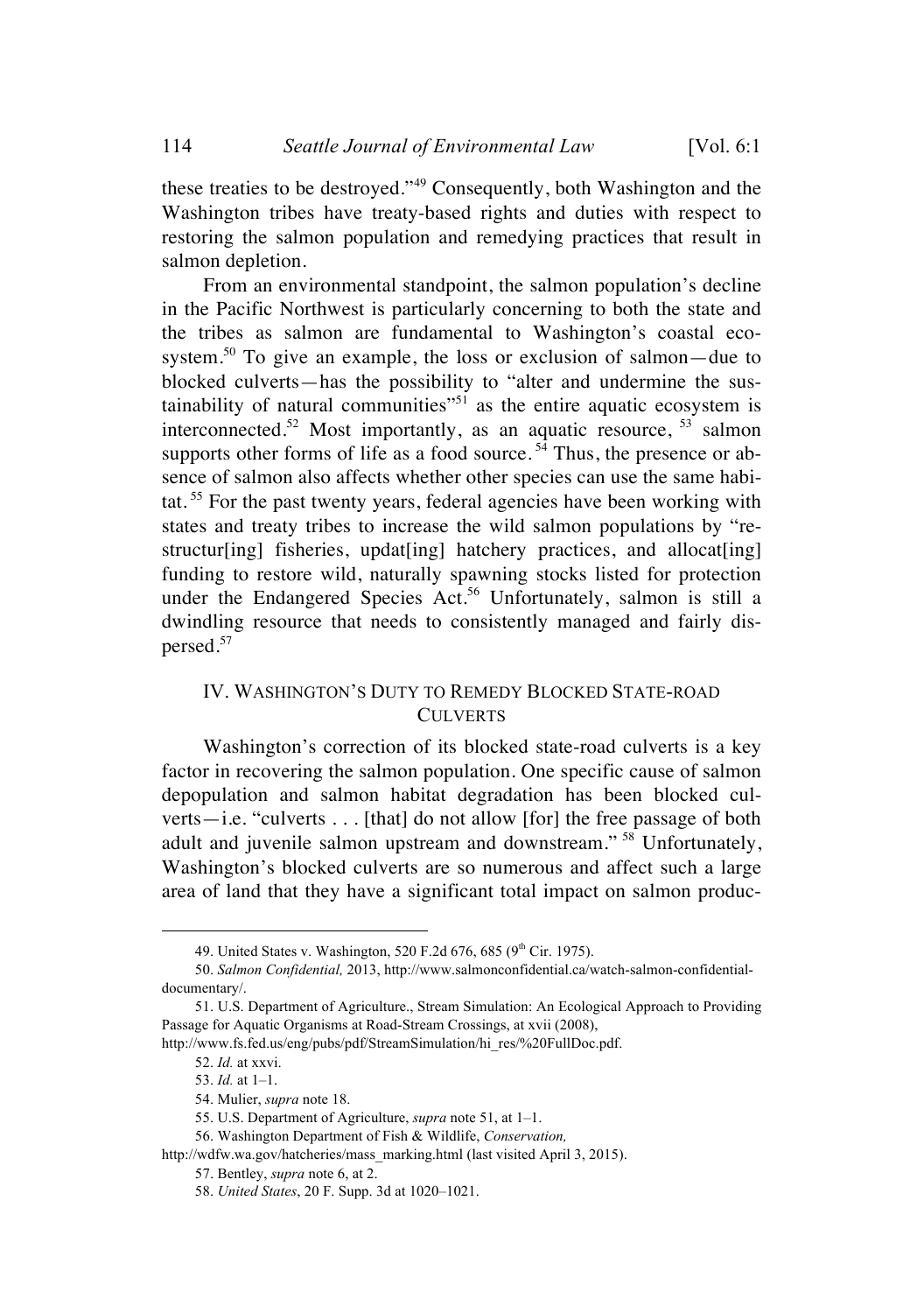tion. <sup>59</sup> For example, the Washington State Department of Transportation (WSDOT) has 989 culverts that must be corrected, and 825 of these culverts affect significant habitat.<sup>60</sup> When these barrier culverts are not repaired, thousands of miles of salmon's spawning and rearing habitat is inaccessible.<sup>61</sup> Fortunately, the correction of blocked culverts has an immediate and positive impact on salmon production as salmon will rapidly re-colonize the upstream area that was previously unavailable to them and the returning adults will spawn in the upstream habitat.  $62$  Additionally, salmon's presence in its native habitat benefit other species that salmon support. 63

The free passage of salmon through culverts is critical for salmon recovery as culverts are the structures used to pass roads over streams and streams under roads. $64$  In the case of adult salmon, if a culvert blocks the upstream passage of fish, then portions of the streambed become useless for the salmon to spawn in.<sup>65</sup> In the case of juvenile salmon, if a culvert blocks the stream area where fish grow, then the salmon may not be able to properly feed themselves or escape from possible predators.<sup>66</sup> Additionally, if these salmon are unable to travel downstream, they will be unable to reach the sea and develop into mature salmon. <sup>67</sup>

Moreover, it is important to note that culverts can prevent fish passage without physically blocking fish from passing upstream or downstream.<sup>68</sup> A change in the salmon population's stream habitat can prevent fish passage like the physical barrier a blocked culvert presents.<sup>69</sup> Improperly designed culverts can cause several problems for salmon: (1) "loss of spawning and rearing habitat," (2) "loss of pools and other complex habits," (3) "elimination of riparian vegetation," (4) "changes in litter and food sources," (5) "improper filtration of sediment," as well as other adverse consequences. <sup>70</sup> These changes in salmon's stream habitat can act as barriers to fish passage, in addition to the other aquatic species

 <sup>59.</sup> *Id.* at 1014.

<sup>60.</sup> *Federal Court Injunction Related to Fish Passage,* Washington State Department of Transportation, http://www.wsdot.wa.gov/Projects/FishPassage/CourtInjunction.htm (last visited April 3, 2015) (these numbers are subject to change as new information is collected).

<sup>61.</sup> Blumm, *supra* note 14, at 678.

<sup>62</sup>*. United States*, 20 F. Supp. 3d at 1017.

<sup>63.</sup> U.S. Department of Agriculture, *supra* note 51, at 1–3.

<sup>64.</sup> *United States*, 20 F. Supp. 3d at 1004.

<sup>65.</sup> *Id.* at 1020.

<sup>66.</sup> *Id.*

<sup>67.</sup> *Id.*

<sup>68.</sup> *See* U.S. Department of Agriculture, *supra* note 51, at xxvi, 1–1.

<sup>69.</sup> *Id.* at xxvi, 1–1.

<sup>70.</sup> *United States*, 20 F. Supp. 3d at 1014.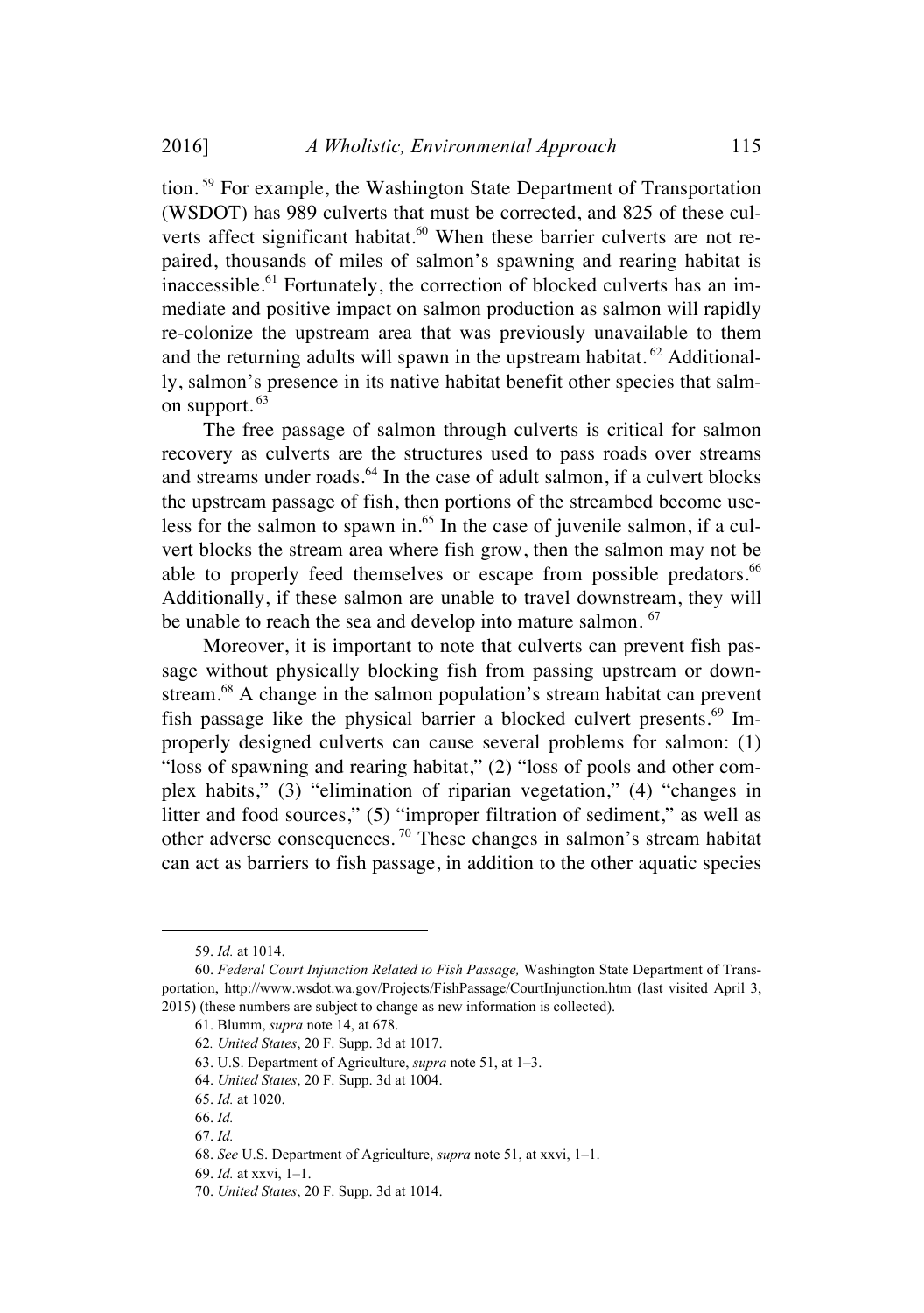that share the stream.<sup>71</sup> While there are a variety of options available to remedy blocked culverts,  $^{72}$  the culvert design method that most "closely" simulates the characteristics of the natural stream channel" is the least likely to inhibit fish passage.<sup>73</sup> That said, culvert design is an emerging field that has been consistently and rapidly evolving over the past centu $rv<sup>74</sup>$  In the Culverts Opinion, the court referred to three primary culvert design methods: (1) hydraulically designed culverts, (2) no-slope method culverts, and  $(3)$  stream simulation method culverts.<sup>75</sup> Of these three primary culvert design methods, the stream simulation method is the only approach that designs culverts that simulate the natural stream channel as closely as can be replicated.<sup>76</sup>

#### *A. Hydraulically Designed Culverts*

The hydraulically designed culvert was not designed—like the stream simulation method was—to simulate the natural stream channel and allow for the free movement of all aquatic species.<sup>77</sup> This culvert design method was developed in response to fish barriers that are created by a stream's velocity and depth when a culvert is perched above a streambed.<sup>78</sup> It is designed to perform with predetermined water velocities and predetermined water depth flows based on the swimming abilities of specific target fish species and age class.<sup>79</sup> A major shortcoming of the hydraulically designed culvert is that the design method is "tied to a single life stage of a specific species and the hydraulic performance of the structure, *rather than the continuity of stream processes*."<sup>80</sup> Other stream functions, besides salmon passage, are constrained by hydraulically designed culverts—for example, water-borne debris and sediment cannot properly pass this culvert-type. $81$  The hydraulically designed culvert can only be applied under exceptional circumstances where the use

81. *Id.*

9.

 <sup>71.</sup> *See* U.S. Department of Agriculture, *supra* note 51, at 1–1.

<sup>72.</sup> *United States*, 20 F. Supp. 3d at 1004 (some of these remedies include, bridges, different types of culvert design methods, and the relocation of roads to avoid the streams and waterways used by salmon).

<sup>73.</sup> *Id.*

<sup>74.</sup> R.J Barnard, J. Johnson, P. Brooks, K.M. Bates, B. Heiner, J.P. Klavas, D.C. Ponder, P.D. Smith, and P.D. Powers, *2013 Water Crossing Design Guidelines*, WASHINGTON

DEPARTMENT OF FISH AND WILDLIFE (2013), http://wdfw.wa.gov/publications/01501/wdfw0 1501.pdf [hereinafter Barnard].

<sup>75.</sup> *See generally*, *United States*, 20 F. Supp. 3d.

<sup>76.</sup> U.S. Department of Agriculture, *supra* note 51, at xxiii.

<sup>77.</sup> U.S. Department of Agriculture, *supra* note 51, at xvii; *See also* Barnard, *supra* note 74, at

<sup>78.</sup> Barnard, *supra* note 74, at 9.

<sup>79</sup>*. United States*, 20 F. Supp. 3d at 1005.

<sup>80.</sup> Barnard, *supra* note 74, at 105. (emphasis added).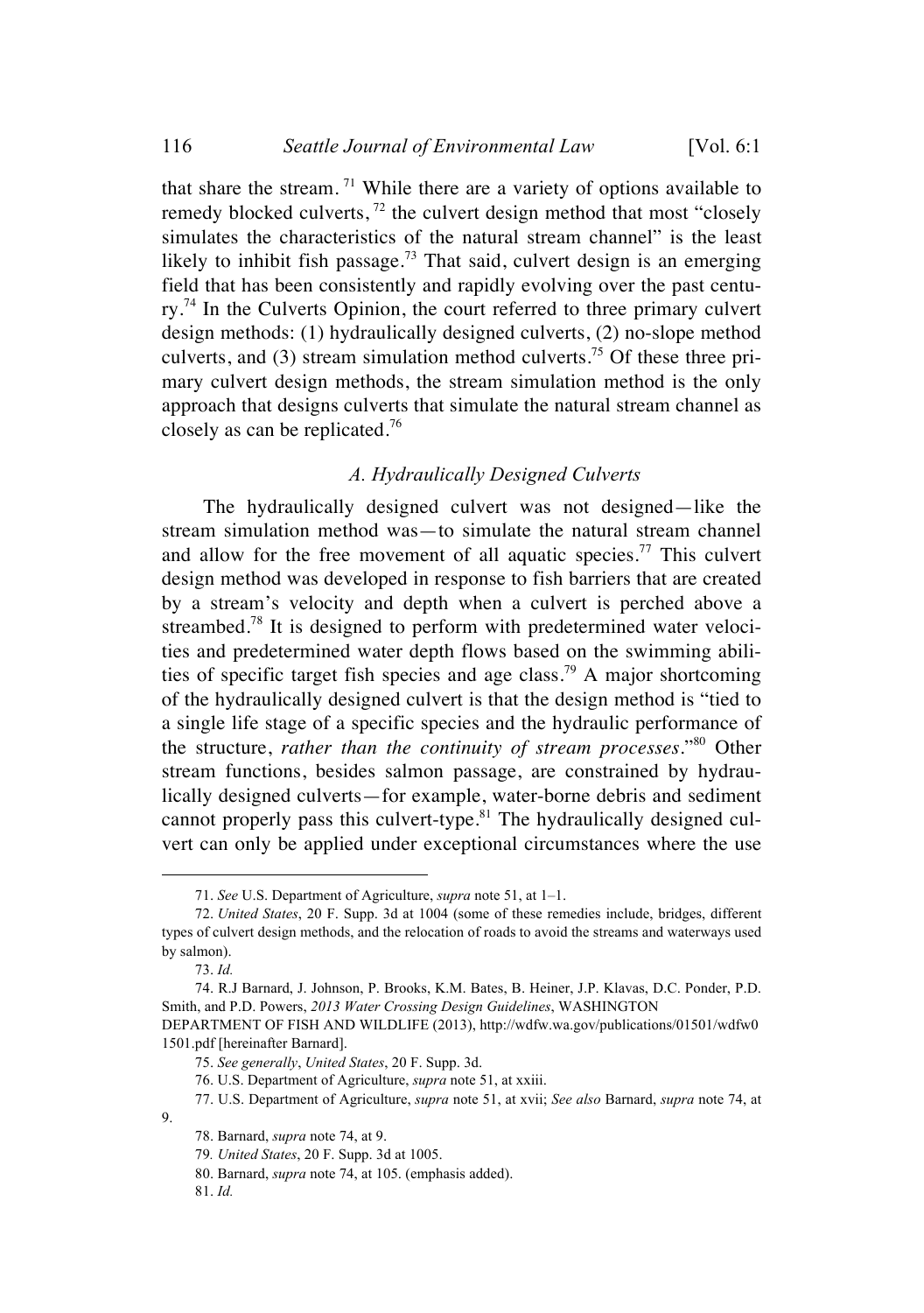of a bridge, no-slope culvert, or stream simulation culvert is not appropriate.<sup>82</sup>

#### *B. No-slope Culverts*

No-slope culverts were also not designed—as stream simulation culverts are—to simulate the natural stream channel and allow for the free movement of all aquatic species.<sup>83</sup> The no-slope culvert design option is most appropriate for small streams $84$  and generally does not require any special design expertise or land survey information.<sup>85</sup> The idea behind this method is that private landowners can provide fish passage through their properties at minimal expense and in a simple, understandable way. $86$  As the name implies, this culvert type is installed flat against the ground, allowing for the natural movement of the stream's bedload to then maintain a stable bed inside the culvert, under the assumption that a broad range of fish species and sizes will be able to swim through it. <sup>87</sup> However, no-slope culverts are not appropriate for high gradient channels (or sloped channels) as the inappropriate implementation of this culvert-type often leads to stream habitat degradation and eventually blocks the passage of salmon. $88$ 

#### *C. Stream Simulation Culverts*

The stream simulation method is "an approach to designing crossing structures (usually culverts), that creates a structure that is as similar as possible to the natural channel."<sup>89</sup> A stream simulation culvert is specifically "designed to create or maintain natural stream processes within the culvert"<sup>90</sup> and to allow for free movement of any aquatic species through the natural stream channel.<sup>91</sup> Continuity through the stream habitat allows aquatic species to access habitats, avoid adverse conditions, and seek food and mates, which are all essential activities for a species' survival. <sup>92</sup> A stream simulation culvert is designed to be at least as wide as the stream bank with an additional buffer zone.  $93$  The stream simula-

 <sup>82.</sup> Barnard, *supra* note 74, at 104.

<sup>83.</sup> *See* U.S. Department of Agriculture, *supra* note 51 at xvii; *see also* Barnard, *supra* note 74, at 9.

<sup>84.</sup> *See United States*, 20 F. Supp. 3d at 1005.

<sup>85.</sup> Barnard, *supra* note 74, at 24.

<sup>86.</sup> *Id.*

<sup>87.</sup> Barnard, *supra* note 74, at 23.

<sup>88.</sup> Barnard, *supra* note 74, at 25.

<sup>89.</sup> U.S. Department of Agriculture, *supra* note 51, at xxiii.

<sup>90.</sup> *United States*, 20 F. Supp. 3d at 1004.

<sup>91.</sup> U.S. Department of Agriculture, *supra* note 51, at xvii.

<sup>92.</sup> *Id.*

<sup>93.</sup> *United States*, 20 F. Supp. 3d at 1004; Barnard, *supra* note 74, at 31.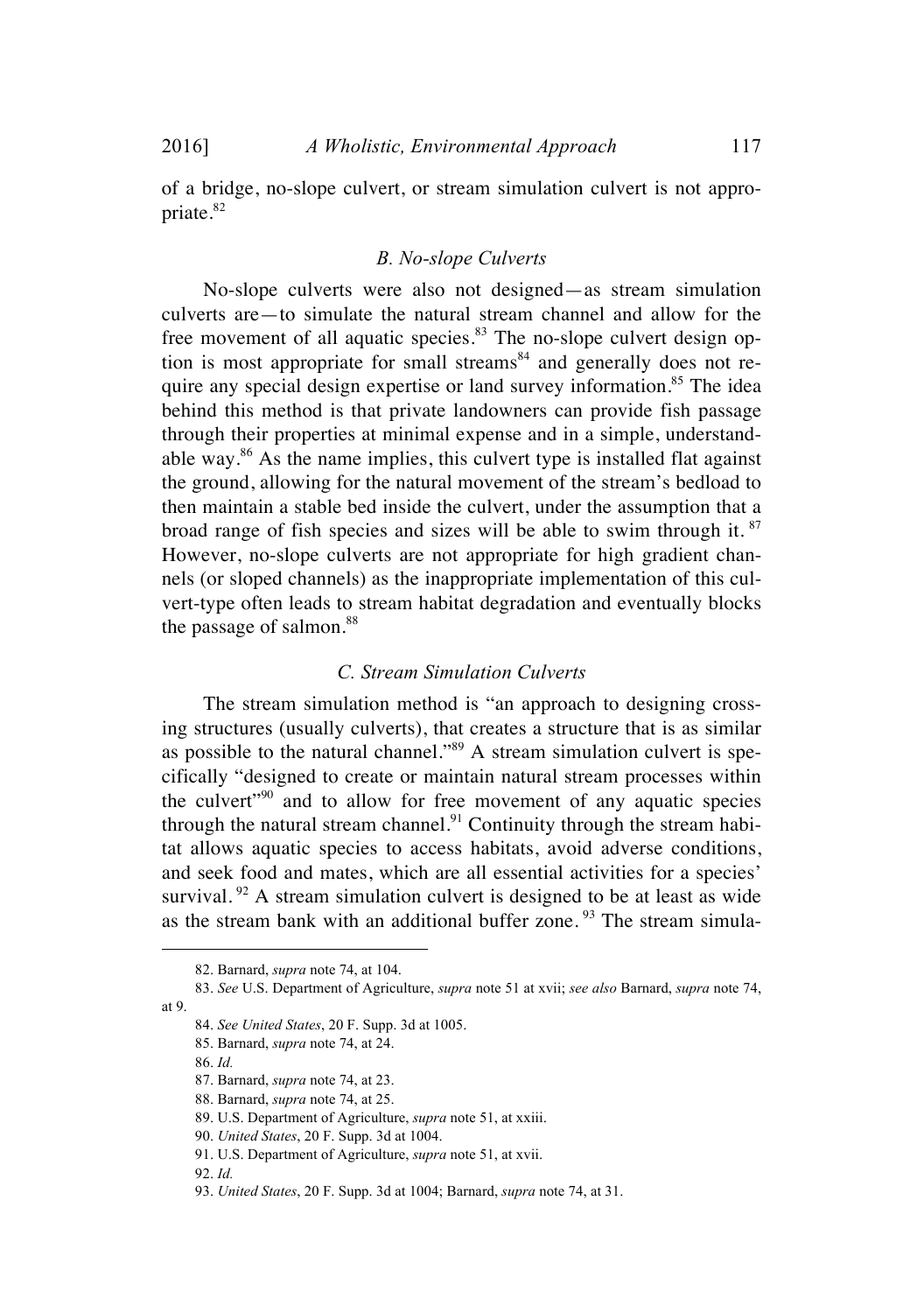tion design aims at retaining the stream's channel dimensions, slope, and streambed structure as much as possible to maintain the stream's natural water velocities and depths.<sup>94</sup> The premise behind this culvert type is that "if [a] fish can migrate through the natural channel, then [it] can also migrate through a man-made channel that simulates [the natural channell."<sup>95</sup> A stream simulation culvert eliminates the need to consider individual species of fish or the particular life stages of those species, as all aquatic species are unchallenged by passage through the culvert.<sup>96</sup>

There are significant benefits to implementing a stream simulation culvert compared to a hydraulically designed culvert or a no-slope culvert. For example, a stream simulation culvert more effectively transports sediment,  $97$  which prevents a build-up of sediments in the river from clogging salmon's gills.<sup>98</sup> Additionally, stream simulation culverts provide superior fish passage and overall habitat benefits in comparison to hydraulically designed culverts and no-slope culverts.<sup>99</sup> The stream simulation method—in comparison to the other design methods provides stream continuity that allows all aquatic species free, unhindered passage through the culvert to access habitat, avoid adverse conditions, and seek food and mates. <sup>100</sup>Furthermore, the stream's water depths and velocities remain as diverse as that of a natural channel.<sup>101</sup>

#### V. WASHINGTON'S CURRENT LAW REGARDING CULVERT REPAIR **METHODS**

As the law stands today, "[n]o state, federal, or tribal manual or regulation [mandates] the use of the stream simulation [method] in the design, construction, or maintenance of culverts;" although many agencies prefer its use in salmon bearing streams. <sup>102</sup> The State agencies primarily responsible for Washington's culverts are the Washington Department of Fish and Wildlife (WDFW), the Washington State Department of Transportation (WSDOT), the Washington Department of Natural Resources (WDNR), and the State Parks. <sup>103</sup> Both the WDFW and the WSDOT recommend the use of the stream simulation method to correct

 <sup>94.</sup> U.S. Department of Agriculture, *supra* note 51, at xxiii.

<sup>95.</sup> Barnard, *supra* note 74, at 29.

<sup>96.</sup> *Id.*

<sup>97.</sup> *United States*, 20 F. Supp. 3d at 1004.

<sup>98.</sup> KCTS9, *A River Returns*, PBSVIDEO (Oct. 24, 2013), *available at* http://video.pbs.org/vid eo/2365091774/.

<sup>99.</sup> *United States*, 20 F. Supp. 3d at 1019.

<sup>100.</sup> U.S. Department of Agriculture, *supra* note 51, at xvii.

<sup>101.</sup> *Id.*

<sup>102.</sup> *United States*, 20 F. Supp. 3d at 1004.

<sup>103.</sup> *Id.*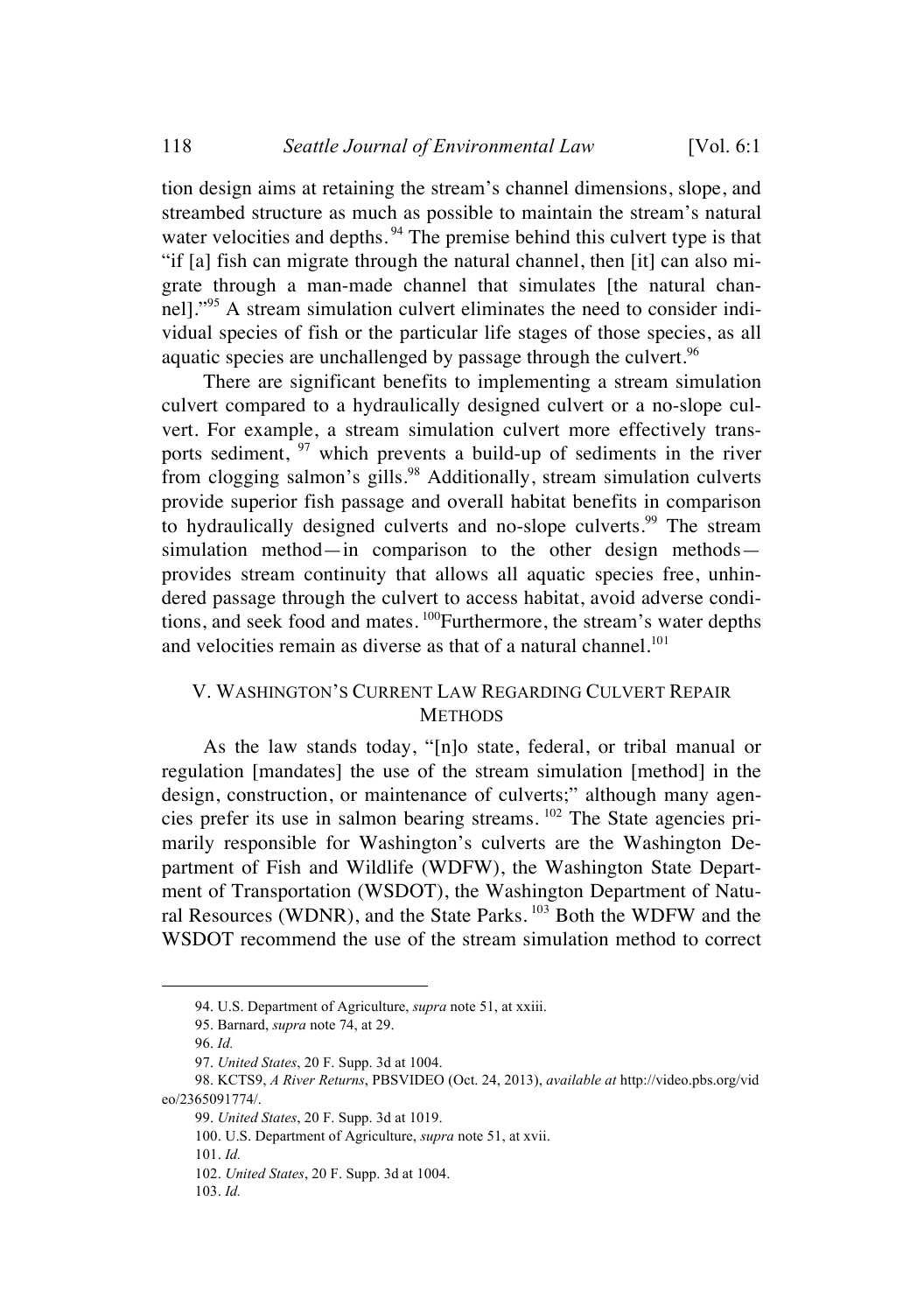blocked culverts.<sup>104</sup> Additionally, the National Marine Fisheries Service and the United States Forest Service, as federal agencies, also currently recommend the use of the stream simulation method.<sup>105</sup> Considering all the above, it is fair to say that the agencies responsible for correcting blocked culverts recognize the benefits and advancements in culvert design that coalesce in the stream simulation method.

The Washington Administrative Code (WAC) governs these state agencies with respect to the construction of hydraulic projects and their performance in the form of rules and policies.<sup>106</sup> The WAC mandates that "any person who wants to conduct a hydraulic project must get a construction permit called the hydraulic project approval (HPA) from the department."<sup>107</sup> The HPA's purpose is to "ensure that construction or performance of work is done in a manner that protects fish life."<sup>108</sup> While the department will incorporate new science and technology as it becomes available, "[t]hese provisions [within WAC Chapter 220-660] reflect the current and best science, technology, and construction practices related to the protection of fish life." <sup>109</sup> To ensure that each project is compliant with Chapter 220-660 of WAC, the department reviews each HPA on an individual basis.<sup>110</sup> It would be fair to say, based upon the department's review process, that the WAC favors an ecological approach to the construction of Washington's hydraulic projects and their ultimate performance. Given the various agencies involved and design methods, Washington should focus on implementing a primary method for multiple agencies to uniformly follow.

#### VI. A MEMORANDUM OF UNDERSTANDING: IMPLEMENTING THE STREAM SIMULATION METHOD AS WASHINGTON REPAIRS BLOCKED STATE-ROAD CULVERTS

This article asserts Washington should begin this process by implementing a memorandum of understanding with Washington tribes, mandating the use of the stream simulation method as Washington repairs its blocked-state road culverts. By agreeing to implement the

 <sup>104.</sup> *United States*, 20 F. Supp. 3d at 1004; *see* Mike Barber, Susan Cierebiej, Jon Peterson, and Kathy Prosser, *WSDOT Fish Passage Performance Report*, WASHINGTON STATE

DEPARTMENT OF TRANSPORTATION 42 (June 30, 2014), *available at*

http://www.wsdot.wa.gov/NR/rdonlyres/A1839029-6AF4-4BED-9446-

DDC164069A2D/0/2014FishPassageAnnualReport.pdf [hereinafter Fish Passage Report].

<sup>105.</sup> *United States*, 20 F. Supp. 3d at 1004.

<sup>106.</sup> *See* WASH. ADMIN. CODE § 220-660 (2014).

<sup>107.</sup> WASH. ADMIN. CODE §220-660-010 (2014) (the term 'person' includes individuals, public or private entities, and organizations according to WAC 220-660-030).

<sup>108.</sup> *Id.*

<sup>109.</sup> WASH. ADMIN. CODE §220-660-020 (2014).

<sup>110.</sup> *Id.*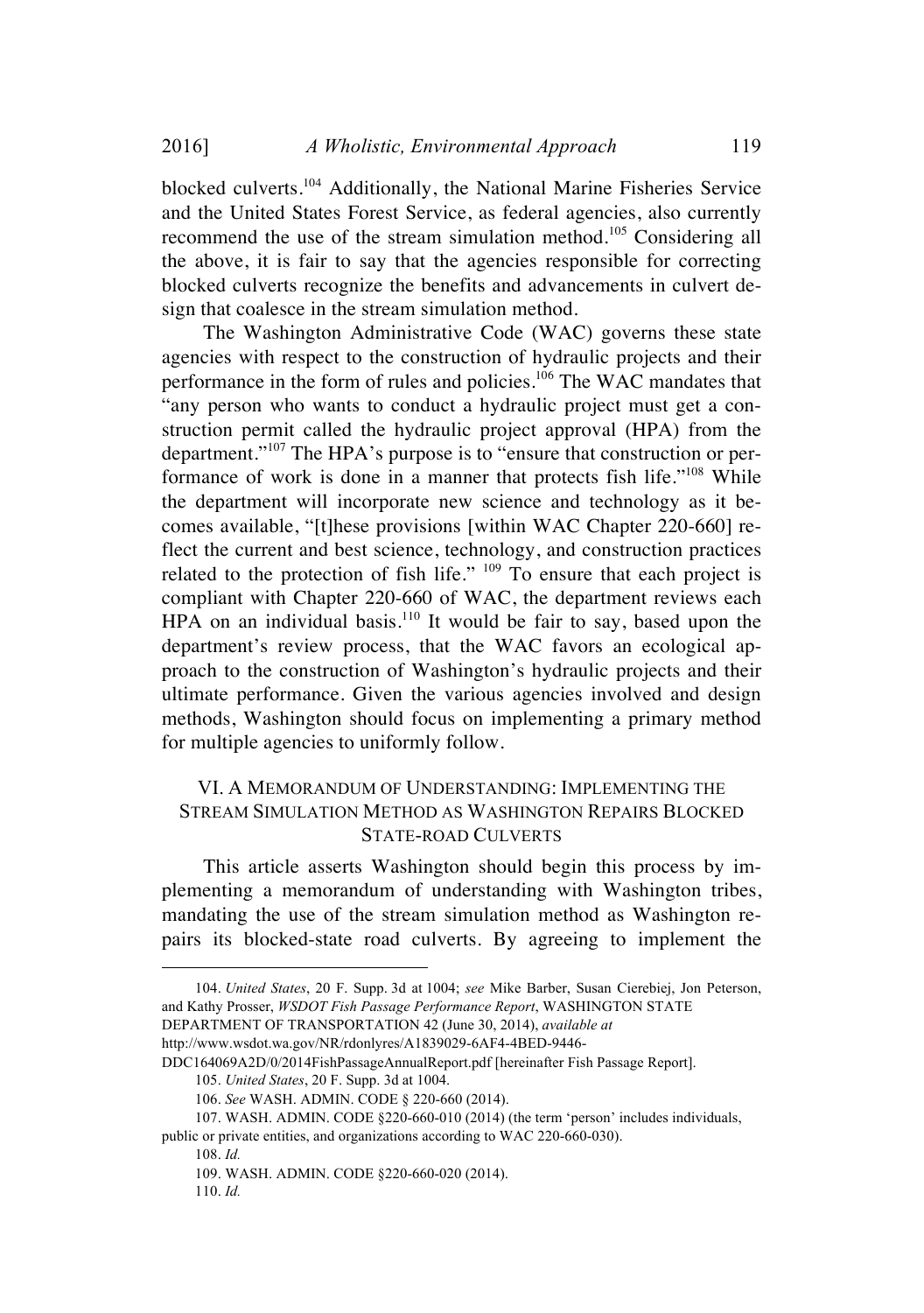stream simulation method, Washington and the Washington tribes would provide a uniform methodology throughout the state with respect to culvert repair, foster the overall ecological benefits that follow from the use of the stream simulation method, and maintain consistency with current Washington policy that states that its regulations represent the best available science, technology, and construction practices with respect to protecting fish life.<sup>111</sup>

#### *A. Memorandum of Understanding*

A memorandum of understanding is "a formal business document used to outline an agreement made between two separate entities, groups or individuals."112 It may be used "to cooperatively work together on an agreed upon purpose or meet an agreed objective and outline the discussed terms of a new relationship."113 Recently, various Washington agencies and institutions have enacted memorandums of understanding with tribal nations in Washington.<sup>114</sup> As the relationship between Washington and the Washington tribes is a government-to-government relationship, cooperative management or co-management has been seen as the cornerstone of the state and tribes' current working relationship.<sup>115</sup> A memorandum of understanding would advance the co-management relationship between the state and the tribes.

Two key arenas where memorandums of understanding have been used are in co-management relationships regarding tribal education and environmental concerns. As one example, a Washington institution and some of the Washington tribes have collaborated to further Native American students' education.<sup>116</sup> Additionally, federal agencies have collaborated with the Native American people, especially with respect to shared

 <sup>111.</sup> *Id.*

<sup>112.</sup> USLEGAL, *Memorandum of Agreement Law & Legal Definition*, http://definitions.uslega l.com/m/memorandum-of-agreement/ (last visited April 10, 2015).

<sup>113.</sup> *Id.*

<sup>114.</sup> *See e.g.,* Statewide Agreement American Indian Vocational Rehabilitation Services and Dept. of Social and Health Services Division of Vocational Rehabilitation and Dept. of Services for the Blind (Dec. 12, 2012–Jan. 4, 2015); WASHINGTON STATE DIVISION OF VOCATIONAL

REHABILITATION, 2013 DIVISION OF VOCATIONAL REHABILITATION 7.01 PLAN, at 77 (2013), *available at https://www.dshs.wa.gov/sites/default/files/SESA/oip/documents/JJ&RAImplemetation%20Pl an.pdf*; Memorandum of Understanding for the creation of the Washington State University Native American Advisory Board to the President (Nov. 8, 1997–June 18, 2013), *available at* http://native.wsu.edu/tribal-liaison/mou/MOU8-28-13.pdf [hereinafter Washington State University Memorandum].

<sup>115.</sup> Jovana J. Brown, *Treaty Rights: Twenty Years After the Boldt Decision*, 10 WICAZO SA REVIEW 1, 5 (1994).

<sup>116.</sup> Washington State University Memorandum, *supra* note 114; Barnard, *supra* note 74, at 29.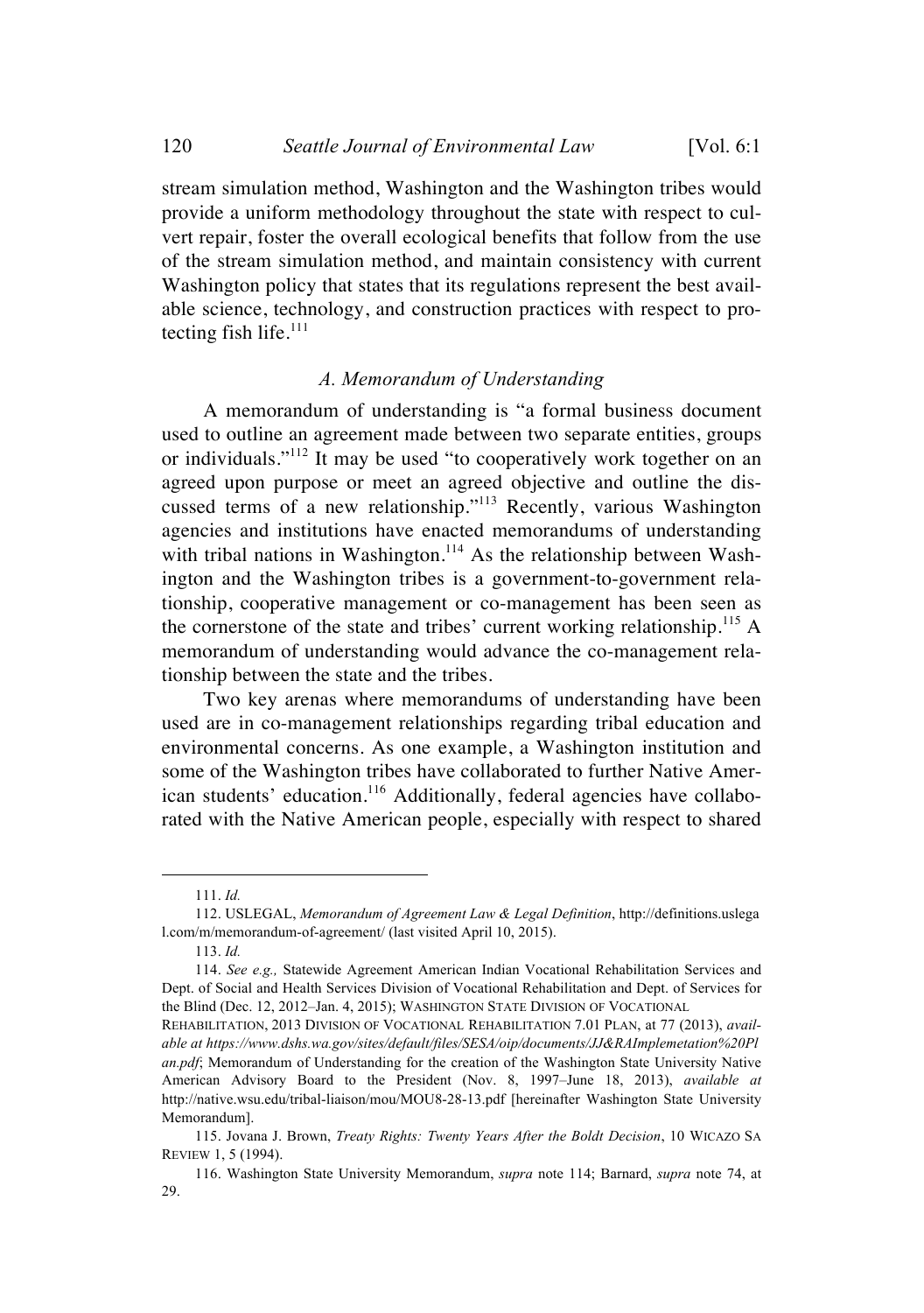environmental concerns.<sup>117</sup> The National Park Service and several Washington tribes enacted a memorandum of understanding to clarify responsibilities and expectations in their shared interest in the resources within and around the Olympic National Park.<sup>118</sup> A memorandum of understanding between Washington and the Washington tribes implementing the stream simulation method would be consistent with their past government-to-government agreements with respect to shared interests and goals.

More specifically, a memorandum of understanding has previously been enacted between a tribal nation and federal and state agencies in order to restore a fish species. The Minnesota Department of Natural Resources (MDNR) and the United States Department of the Interior, Bureau of Indian Affairs committed to a memorandum of understanding with the Red Lake Band of Chippewa Indians in order to recover the walleye population in the Red Lakes.<sup>119</sup> The parties were also committed to the sustainable management of the fisheries resources of the Red Lakes. In order to fulfill these purposes, the parties established the Red Lakes Fisheries Technical Committee to "review and access fish stock status and management of the Red Lakes and to recommend to the respective governments, those procedures, regulations, policies, and practices that will rehabilitate and conserve the fishery resources of the Red Lakes."<sup>120</sup> The agreement was signed on April 9, 1999. Given the existence of a memorandum of understanding between a tribal nation and a state agency to recover a fish species, a memorandum of understanding between Washington and its tribes implementing the stream simulation method would be consistent with another state's action facing a similar problem.

#### *B. Benefits of a Uniform Culvert Repair Methodology*

Furthermore, a memorandum of understanding between Washington and the Washington tribes implementing the stream simulation method as the state repairs blocked culverts would provide a uniform method-

 <sup>117.</sup> Memorandum of Understanding between National Park Service and Hoh Indian Tribe, Jamestown S'Klallam Tribe, Lower Elwha Klallam Tribe, Quileute Indian Tribe, Port Gamble S'Klallam Tribe, and Skokomish Indian Tribe (July 10, 2008), *available at* http://www.nps.gov/oly m/learn/management/upload/Tribal-ONPMOU-Print%20Final.pdf [hereinafter National Park Memorandum]; Memorandum of Understanding between the Red Lake Band of Chippewa Indians, the Minnesota Department of Natural Resources, and the United States Department of the Interior, Bureau of Indian Affairs (Jan. 28, 2010), *available at* http://returnoftheredlakewalleye.com/2010\_mou. pdf [hereinafter Red Lake Band Memorandum].

<sup>118.</sup> National Park Memorandum, *supra* note 117.

<sup>119.</sup> Red Lake Band Memorandum, *supra* note 117.

<sup>120.</sup> *Id.*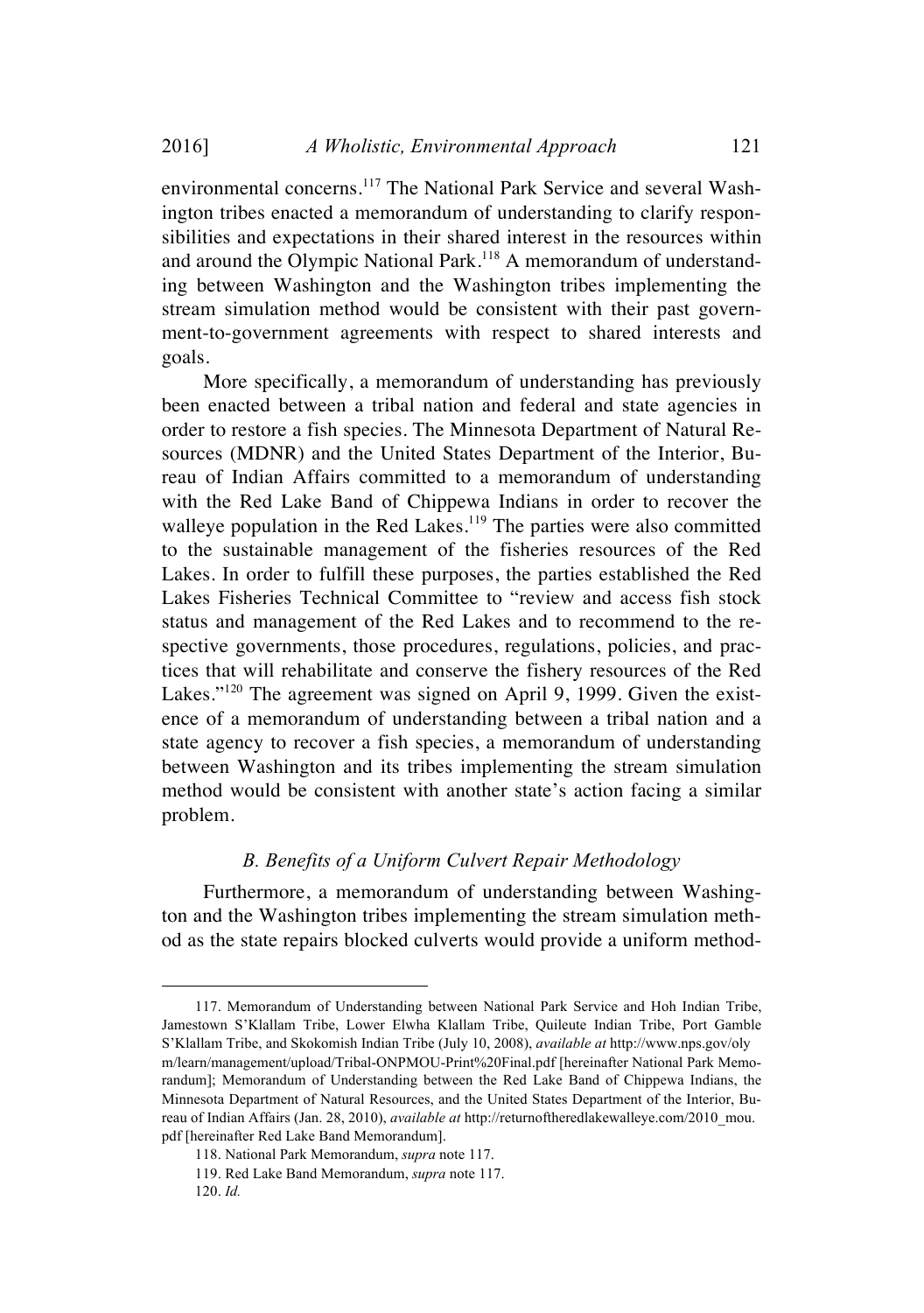ology throughout the state with respect to how blocked culverts are repaired. It is imperative to consistently implement the stream simulation design method in addressing blocked state-road culverts for two primary reasons: (1) the stream simulation method represents the best, most recent science improving culvert design, and (2) the correction of blocked state-road culverts is a key factor in recovering the salmon population. As Washington's blocked culvert problem stands today, state and federal agencies use a range of different methods to repair blocked state-road culverts; and, as previously mentioned, no state, federal, or tribal manual or regulation mandates the use of the stream simulation method in either the design, construction, or maintenance of culverts.<sup>121</sup> The variation in methodology—between the three culvert designs—by state and federal actors and their tribal counterparts can further contribute to the decrease in salmon population through a variety of factors. This variation is problematic as the purpose of fixing the blocked culverts was to address the recovery of the salmon population.

#### **1. Streamline Simulation Science**

The stream simulation method represents the most recent science improving culvert design and is environmentally superior compared to hydraulically designed culverts and no-slope culverts. By mimicking conditions found in the natural streambed where the culvert is placed, the stream simulation method considers salmon habitat as well as the actual passage of salmon.<sup>122</sup> For instance, while the no-slope culvert design method does consider salmon habitat as it allows for the natural movement of a stream's bedload to maintain a stable bed inside the culvert, <sup>123</sup> it does not provide continuity to all aquatic species like a stream simulation culvert. Another example of the failure of the hydraulic culvert is that it is primarily designed to target a specific species, whereas the stream simulation method targets the stream habitat.<sup>124</sup>

Additionally, because the stream simulation method eliminates the need to consider a specific fish species or age class, a stream simulation culvert does not act as a fish passage to some salmon and an effective barrier to others. <sup>125</sup> While, in the case of no-slope culverts, it is assumed that a broad range of different fish species and sizes will be able to swim

 <sup>121.</sup> *United States*, 20 F. Supp. 3d at 1004.

<sup>122.</sup> Wash. St Dep't of Transp., *Fish Barrier Correction Construction Process*, http://www.ws dot.wa.gov/Projects/FishPassage/FishBarCorrection.htm (last visited April 16, 2015).

<sup>123.</sup> Barnard, *supra* note 74, at 23; *United States*, 20 F. Supp. 3d at 1005.

<sup>124.</sup> Barnard, *supra* note 74, at 105.

<sup>125.</sup> *Id.* at 23.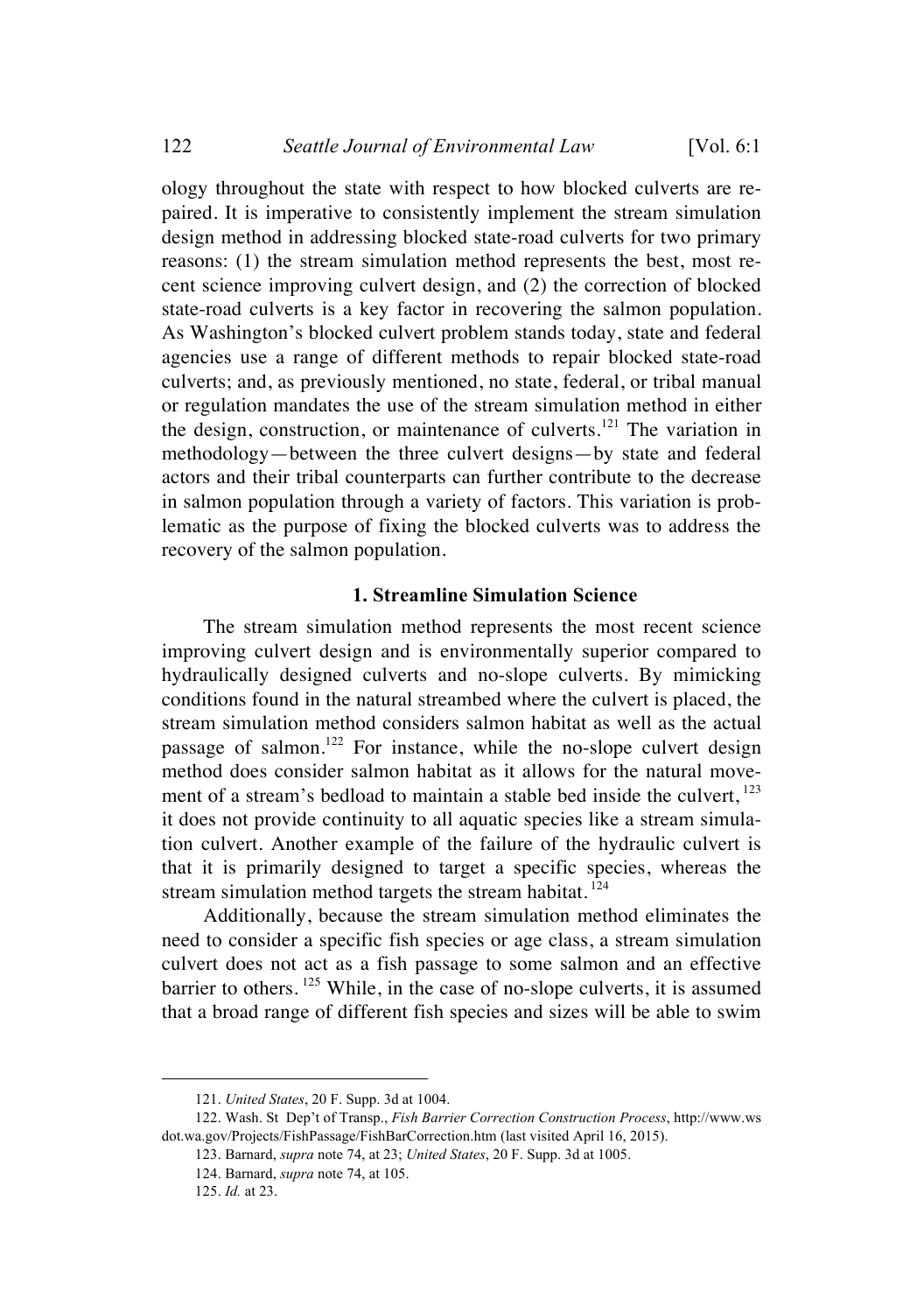through the culvert,  $126$  the stream simulation culvert is superior as it operates under the principle that "if fish can migrate through the natural channel, [then] they can also migrate through a man-made channel that simulates it." <sup>127</sup> Likewise, the stream simulation method is superior to the hydraulically designed culvert, as the latter method is designed around the swimming abilities of a target fish species and age class, which effectively blocks fish outside its target fish species and age class.  $128$  The stream simulation method thereby provides passage to the broad-

est range of fish species and ages, as a fish that was meant to pass through the stream channel can do so.

#### **2. Significance of Blocked Culverts to the Decreasing Salmon Population**

Implementing the stream simulation method is vital as Washington's blocked state-road culverts effectively decrease the salmon population in more ways than by simply preventing the passage of fish. Admittedly, both no-slope culverts and hydraulically designed culverts allow some salmon to pass through to varying degrees. However, neither simulates the characteristics of a stream channel and both can constrain other stream functions. <sup>129</sup> A stream simulation culvert's minimization of overall habitat degradation is significant because it allows "all aquatic species to move freely through [crossing structures] . . . to access habitats, avoid adverse habitats, avoid adverse conditions, and seek food and mates."<sup>130</sup> Habitat degradation can render a stream channel unusable or particularly challenging for fish passage.<sup>131</sup> It can also negatively impact the ecological system dependent on salmon.<sup>132</sup>

To conclude, as the stream simulation method represents the most recent science improving culvert design and its implementation is particularly significant to Washington's blocked state-road culvert problem, the stream simulation design method should be uniformly applied to repair Washington's blocked culverts. State and federal actors use a range of different methods to repair blocked culverts, some of which can further contribute to the decrease in the salmon population. This variation is problematic as Washington's correction of its blocked culverts was supposed to aid in the recovery of the salmon population.

 <sup>126.</sup> Barnard, *supra* note 74, at 105.

<sup>127.</sup> *Id.* at 32.

<sup>128.</sup> *Id.* at 108.

<sup>129.</sup> *See id.* at 56, 108.

<sup>130.</sup> U.S. Department of Agriculture, *supra* note 51, at xvii, 17.

<sup>131.</sup> *Id.*

<sup>132.</sup> U.S. Department of Agriculture, *supra* note 51, at 1–3.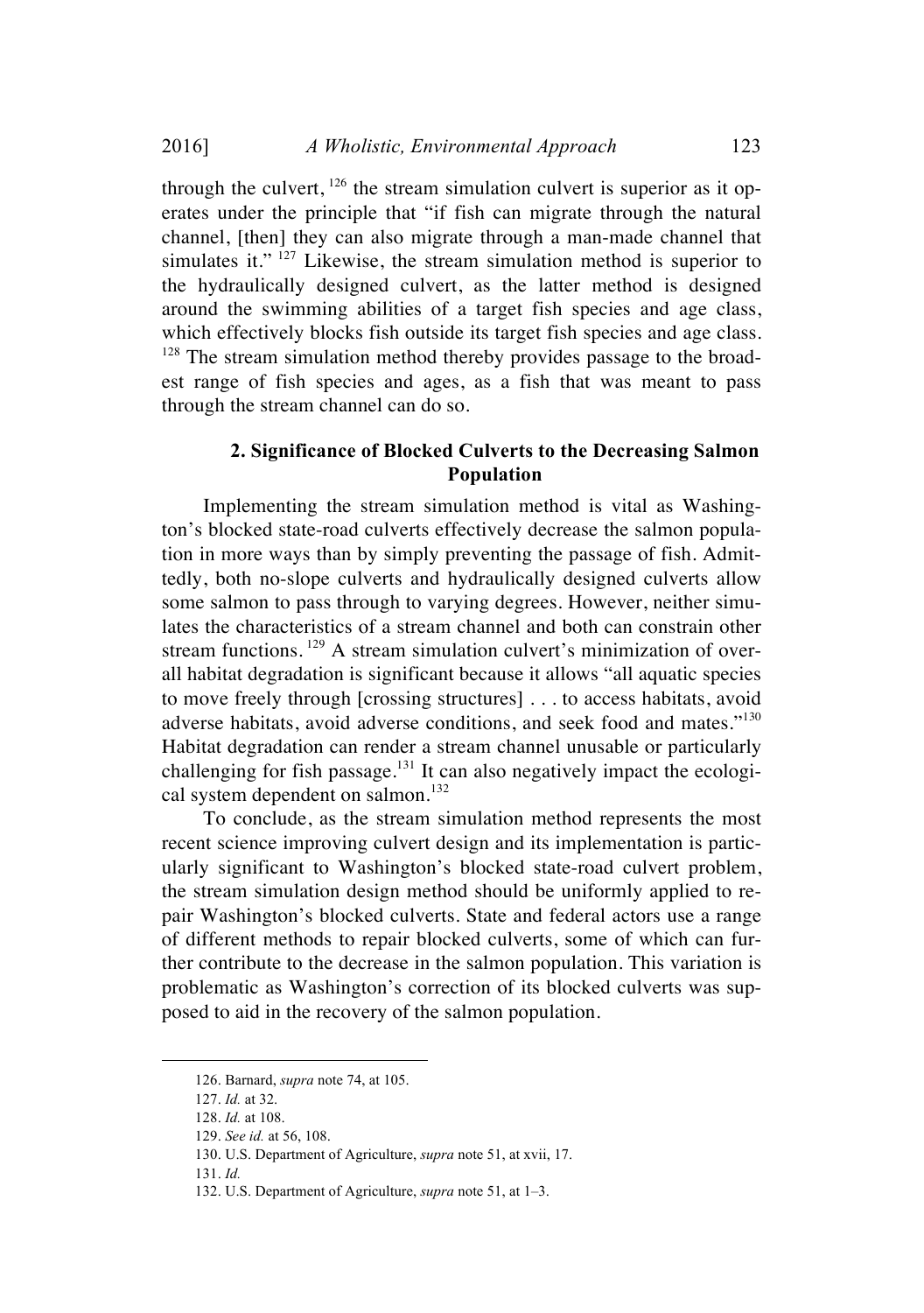The stream simulation design method provides for the most effective fish passage and provides for the most overall stream habitat benefits, allowing salmon to continue their life processes undeterred. <sup>133</sup> With a memorandum of understanding implementing the stream simulation method statewide, blocked culverts would be effectively repaired resulting in a benefit to the recovery of the salmon population.

#### *C. The Ecological Benefits of the Stream Simulation Method*

The stream simulation method provides the most ecological benefits compared to the no-slope culvert design option or hydraulically designed culverts, fostering a sustainable solution as Washington repairs its blocked state-road culverts. By comparing the principles behind each method, the stream simulation method considers not only the preservation of the salmon population, but the ecology of the stream system as a whole. The stream simulation method was developed to maintain the physical and biological integrity of the entire stream system, including existing populations of fish and other wildlife species that use the steam. 134

In comparison, no-slope culverts and hydraulically designed culverts are primarily designed around fish passage (not the stream system as a whole). For instance, as previously mentioned, hydraulically designed culverts are focused on the passage of a specific subset of salmon,  $135$  while the no-slope culvert allows a broader range of passage.  $136$  A noslope culvert and a hydraulically designed culvert's missing consideration is particularly significant because habitat fragmentation contributes to "population declines of many fish, and crossing structures that are barriers are a large part of the problem." <sup>137</sup> The stream simulation method provides continuity through the stream habitat allowing aquatic species to access habitats, avoid adverse conditions, and seek food and mates, all of which are essential activities for a species' survival.<sup>138</sup>

Additionally, the stream simulation method protects stream functions, such as sediment transport, fish and wildlife passage, and the movement of woody debris, <sup>139</sup> unlike no-slope culverts and hydraulically designed culverts. While previous design practices—i.e. no-slope culverts and hydraulically designed culverts—focused on designing culverts

 <sup>133.</sup> *United States*, 20 F. Supp. 3d at 1019.

<sup>134.</sup> U.S. Department of Agriculture, *supra* note 51, at 17.

<sup>135.</sup> Barnard, *supra* note 74, at 105.

<sup>136.</sup> Barnard, *supra* note 74, at 23.

<sup>137.</sup> U.S. Department of Agriculture, *supra* note 51, at 17.

<sup>138.</sup> *Id.*

<sup>139.</sup> *Id*. at 24.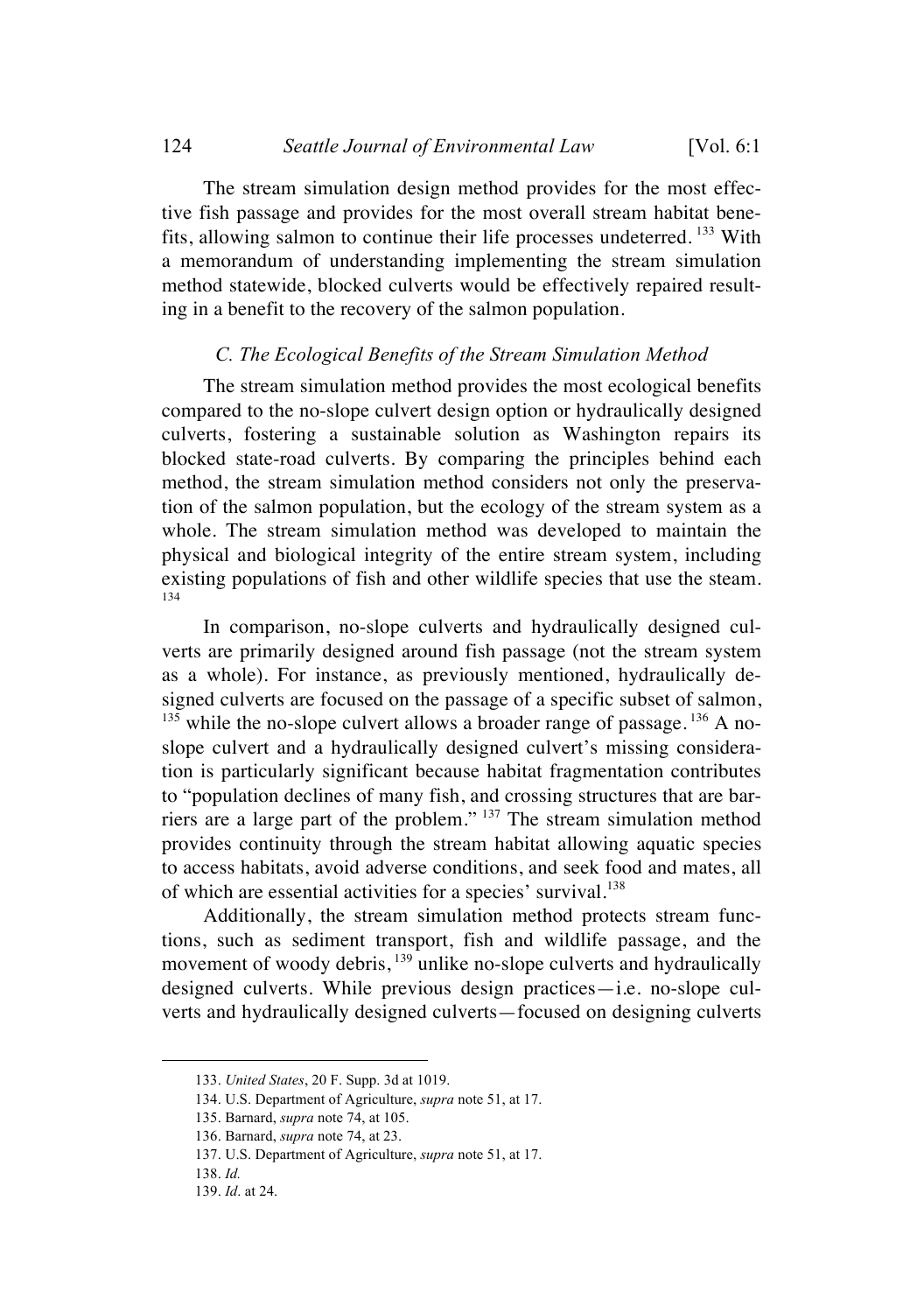for the passage of target species during that species' migration, <sup>140</sup> the stream simulation method does not.<sup>141</sup> These past practices do not provide the best ecological results as sustaining the salmon population requires that salmon of all life stages must be able to pass through the culvert—not just the targeted design fish.<sup>142</sup>

Sustaining the entire aquatic stream ecosystem is essential as the ecosystem is inextricably linked and many species are dependent upon each other for food and other essential interactions. <sup>143</sup> Moreover, as the salmon population depends on a healthy and diverse ecosystem, "it is essential to focus on habitat quality and continuity for aquatic communities rather than for individual species."<sup>144</sup> It is paramount that culverts act neither as a barrier nor a filter for aquatic life, as is the case with noslope culverts and hydraulically designed culverts.

Additionally, in order to maintain the stream habitat, a culvert must accommodate the full stream channel so that it does impede a stream's downstream transport of floodwater, sediment, or woody debris as narrower, traditional culverts do. <sup>145</sup> Put simply, the long-term conservation of salmon requires the maintenance of a stream as a healthy and ecologically viable ecosystem.<sup>146</sup> Moreover, it is essential that salmon remain in their stream habitat as the presence or absence of fish can affect whether other species are able to use the stream habitat. <sup>147</sup> On the whole, the loss of a species due to migratory barriers can seriously "alter or undermine the sustainability of natural communities." <sup>148</sup>

To conclude, the stream simulation method provides the most ecological benefits compared to no-slope culverts or hydraulically designed culverts, fostering a sustainable solution as Washington repairs its blocked state-road culverts. Neither no-slope culverts nor hydraulically designed culverts consider the stream ecosystem as a whole, as the stream simulation method does. Both no-slope culverts and hydraulically designed culverts solely focus on fish passage—a consideration that was previously considered best practice, but which the stream simulation method replaces in scientific advancement.<sup>149</sup> Furthermore, the stream simulation method approaches Washington's blocked state-road culvert

146. *Id.* at 31.

 <sup>140.</sup> *Id.*

<sup>141.</sup> *Id.* at xvii, 17.

<sup>142.</sup> *Id.* at 24.

<sup>143.</sup> *Id.* at 26.

<sup>144.</sup> *Id.*

<sup>145.</sup> U.S. Department of Agriculture, *supra* note 51, at 26.

<sup>147.</sup> *Id.* at. 33.

<sup>148.</sup> *Id.*

<sup>149.</sup> *Id.* at 24.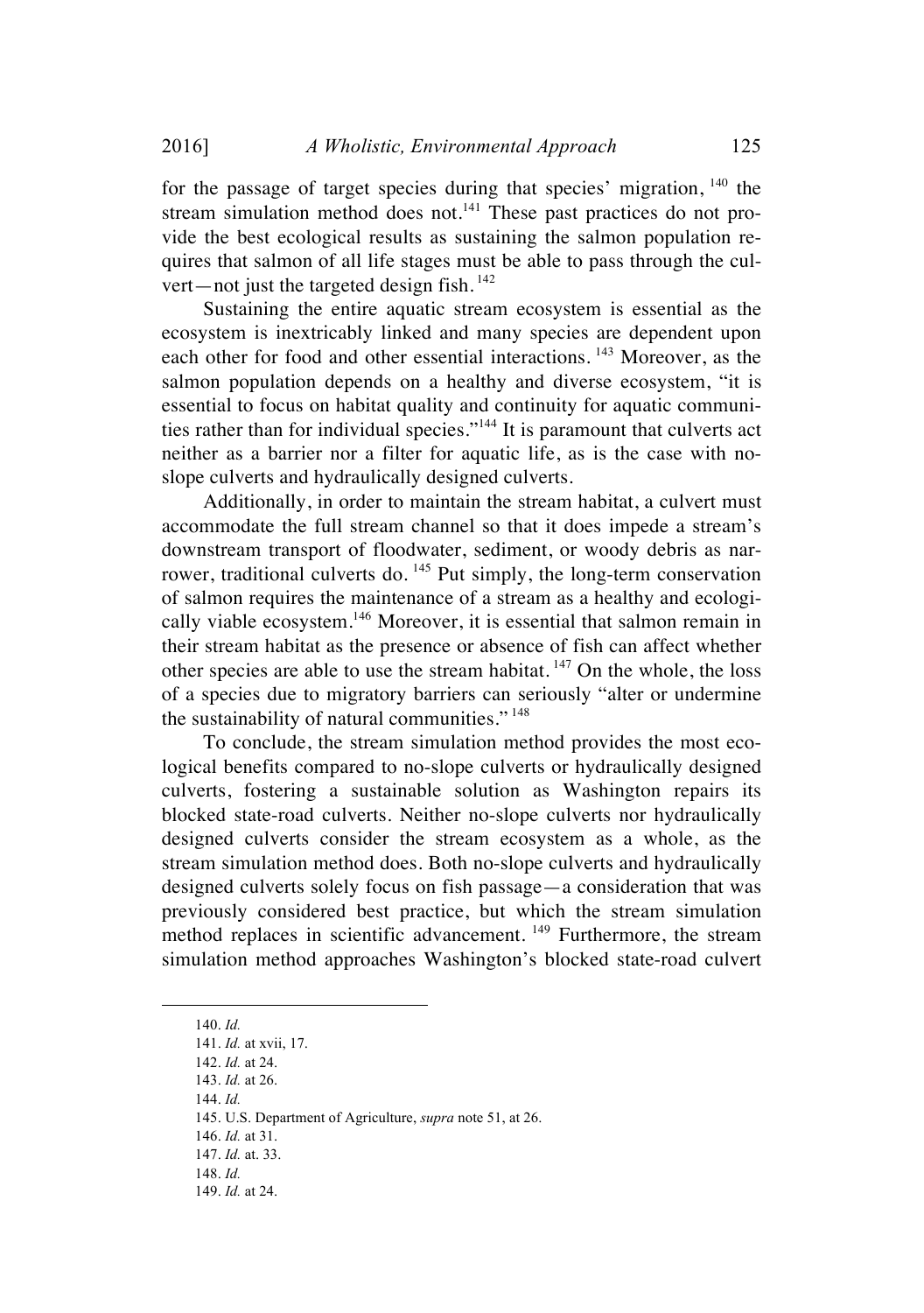problem from an ecological approach that, in the end, fosters an environment where salmon are likely to be cultivated rather than challenged. Salmon are supported through the stream simulation method's continuity as fish can freely move through culverts to access habitats, avoid adverse conditions, and seek food and mates. <sup>150</sup> Lastly, the stream simulation method's continuity encourages a normal dynamic stream habitat that helps to prevent stream habitat degradation and blocked salmon passage. <sup>151</sup> The ecological approach of the stream simulation method therefore fosters a sustainable method for fish passage compared to no-slope cul-

verts and hydraulically designed culvert.

#### *D. Maintaining Consistency with Current Washington Policy*

Furthermore, the stream simulation method maintains consistency with current Washington regulatory policy that states that its provisions represent the "current and best science, technology, and construction practices related to the protection of fish life."<sup>152</sup> The department allows for the incorporation of "new science and technology as it becomes available, and will allow alternative practices that provide equal or greater protection for fish life."<sup>153</sup> As previously stated, no-slope culverts and hydraulically designed culverts have been replaced in scientific advancement by the stream simulation method.<sup>154</sup> A major flaw of hydraulically designed culverts is that it constrains other stream functions besides salmon passage—for example, water-borne debris and sediment cannot properly pass this culvert type.<sup>155</sup> While no-slope culverts allow for the natural movement of its bedload and the passage of a broad range of fish,<sup>156</sup> this method does not take a step further to maintain the stream's natural processes or allow all fish that could migrate through a natural channel to pass through a no-slope culvert.<sup>157</sup> The steam simulation method is now the best practice of culvert methodology.<sup>158</sup>

Since the department is amenable to incorporating "new science and technology as it becomes available," a memorandum of understanding mandating the use of the steam simulation method by Washington's state agencies would be within current Washington policy, assuming that the state agency followed all the rules associated with Chapter 220-660

 <sup>150.</sup> *Id.* at 17.

<sup>151.</sup> U.S. Department of Agriculture, *supra* note 51, at 41.

<sup>152.</sup> WASH. ADMIN. CODE §220-660-020 (2014).

<sup>153.</sup> *Id.*

<sup>154.</sup> U.S. Department of Agriculture, *supra* note 51, at 24.

<sup>155.</sup> Barnard, *supra* note 74, at 105.

<sup>156.</sup> *Id*. at 23.

<sup>157.</sup> *Id.* at 29.

<sup>158.</sup> *United States*, 20 F. Supp. 3d at 1005.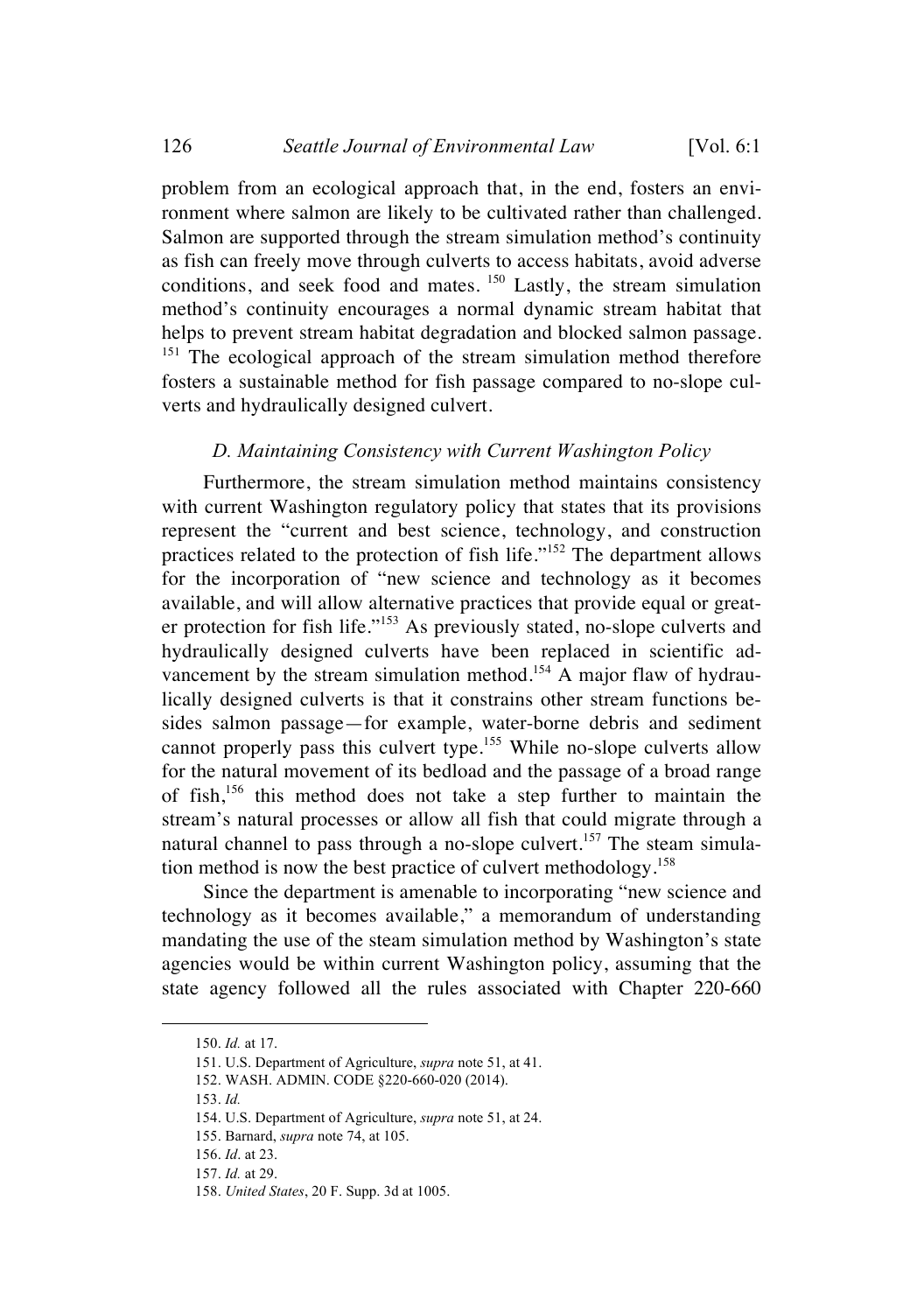WAC.<sup>159</sup> A memorandum of understanding mandating the use of the stream simulation method as Washington repairs its blocked state-road culverts would provide consistency to the inconsistent approach being applied by various state agencies. As the situation currently stands today, different culvert methods are being applied by each state agency although the WDFW and WSDOT recommend the use of the stream simulation method as Washington repairs its blocked culverts. While Chapter 220-660 WAC allows for different approaches that comply with Chapter 220-660 WAC's provisions, as argued below, the practical benefits of a flexible approach are outweighed by the stream simulation method's superior environmental benefits.

#### VI. WASHINGTON AGENCIES SHOULD NOT RETAIN FLEXIBILITY TO REMEDY STATE-ROAD CULVERTS WITH OTHER DESIGN METHODS

Washington agencies should not retain the flexibility to implement hydraulically designed culverts or no-slope culverts, although some would argue that Washington's agencies necessarily need three culvert design options to respond to the new and different problems that each blocked state-road culvert creates. While retaining the three culvert design methods without mandating the specific use of the stream simulation method does allow Washington agencies the flexibility of choice as they remedy blocked culverts, this choice is inappropriate in light of the stream simulation method's superior environmental benefits, as exemplified earlier in this article.

It is true that Washington's agencies have delineated the circumstances where each culvert design method is appropriate,<sup>160</sup> and that Chapter 220-660 WAC allows for different approaches that comply with its provisions.<sup>161</sup> However, the circumstances where a hydraulically designed culvert or a no-slope culvert is more appropriate than a stream simulation culvert proves to be the exception to the general rule that the stream simulation method is to be preferred for its superior environmental benefits. To give an example, the WSDOT, in the past twenty years, has moved from "retrofits and hydraulic design methods for fish passage to . . . stream simulation."<sup>162</sup> Additionally, the WDFW explicitly states that there are "drawbacks" to both the hydraulically designed method and the no-slope method and that the stream simulation method is the most common culvert design in Washington.<sup>163</sup> While allowing Washington's

 <sup>159.</sup> WASH. ADMIN. CODE § 220-660-020 (2014).

<sup>160.</sup> Barnard, *supra* note 74; Fish Passage Report, *supra* note 105.

<sup>161.</sup> WASH. ADMIN. CODE § 220-660-020 (2014).

<sup>162.</sup> Fish Passage Report, *supra* note 105.

<sup>163.</sup> Barnard, *supra* note 74, at 9.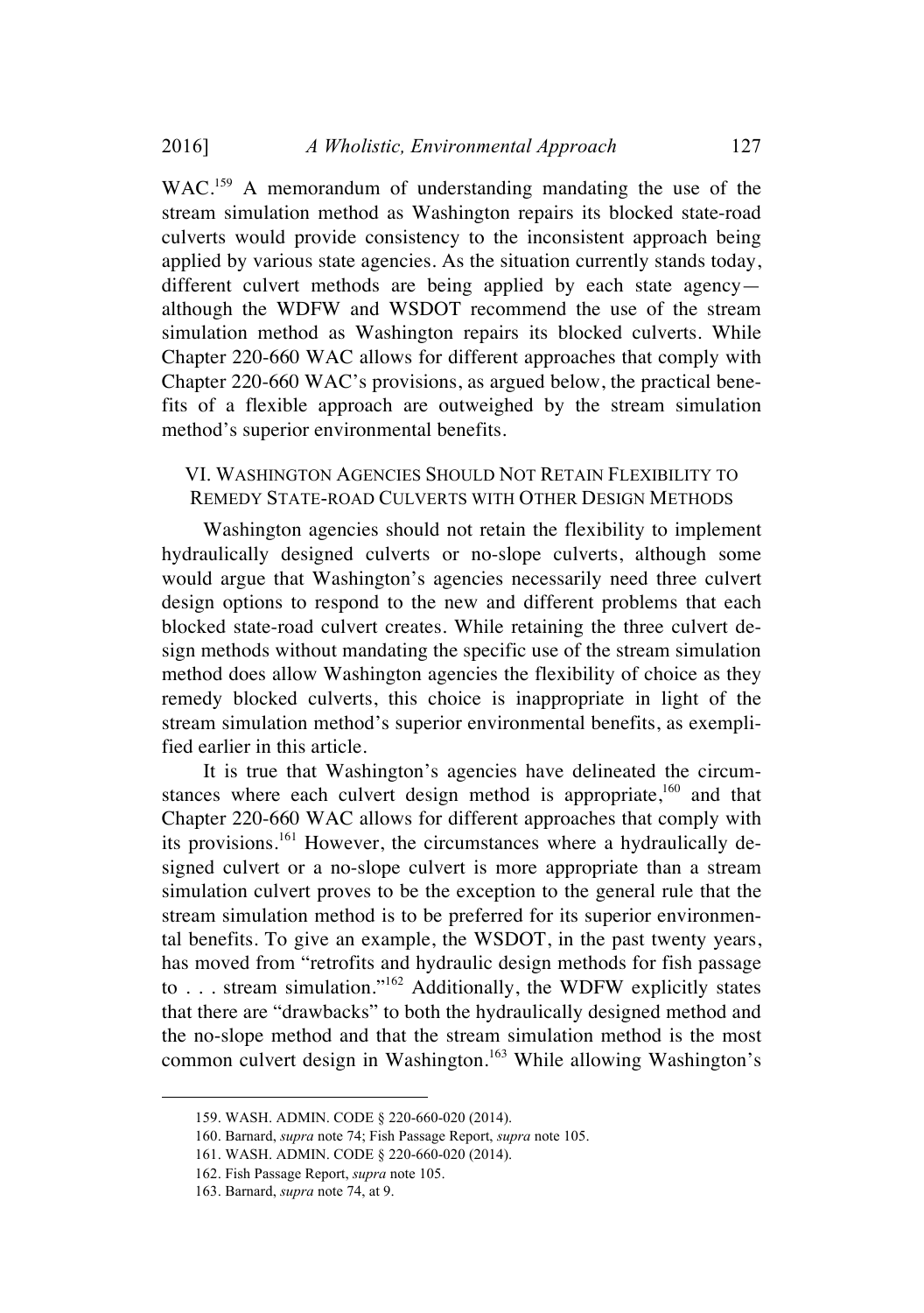agencies a choice between three culvert design methods would allow them a flexible approach as they remedy blocked state-road culverts, this flexible approach is outweighed by the stream simulation methods superior environmental benefits—a method that has both Washington and the Washington tribes' best interests in mind.

#### VII. CONCLUSION

Washington should implement a memorandum of understanding mandating the use of the stream simulation method as Washington repairs blocked state-road culverts as ordered in the Culvert Opinion. Washington has been repairing blocked culverts that prevent salmon passage within its jurisdictional boundaries; however, Washington's agencies have been using different repair methods to comply with the United States District Court's order. The stream simulation method should be implemented over the no-slope design method or the hydraulically designed method because the stream simulation method represents the current scientific advancement of culvert design and signifies the best practice in the field today. By agreeing to implement the stream simulation method, Washington and the Washington tribes would provide a uniform methodology throughout the state with respect to culvert repair, foster the overall ecological benefits that follow from the use of the stream simulation method, and maintain consistency with current Washington policy that states that its laws "reflect the current and best science, technology, and construction practices related to the protection of fish  $l$ ife $\overline{1}$ <sup>164</sup>

A memorandum of understanding is the best approach to implementing the stream simulation method throughout Washington because Washington and the Washington tribes have a government-togovernment relationship where cooperative management or comanagement has been seen as the cornerstone of its current working relationship.<sup>165</sup> Implementing the stream simulation method throughout Washington as the state repairs blocked state-road culverts would provide a uniform methodology throughout the state with respect to how the blocked culverts are repaired.

It is imperative to consistently implement the stream simulation design method in addressing blocked state-road culverts because the stream simulation method represents the most recent science improving culvert design and blocked culverts are a significant impediment to the decreasing salmon population. Moreover, the stream simulation method provides

 <sup>164.</sup> WASH. ADMIN. CODE § 220-660-020 (2014).

<sup>165.</sup> Brown, *supra* note 115, at 5.